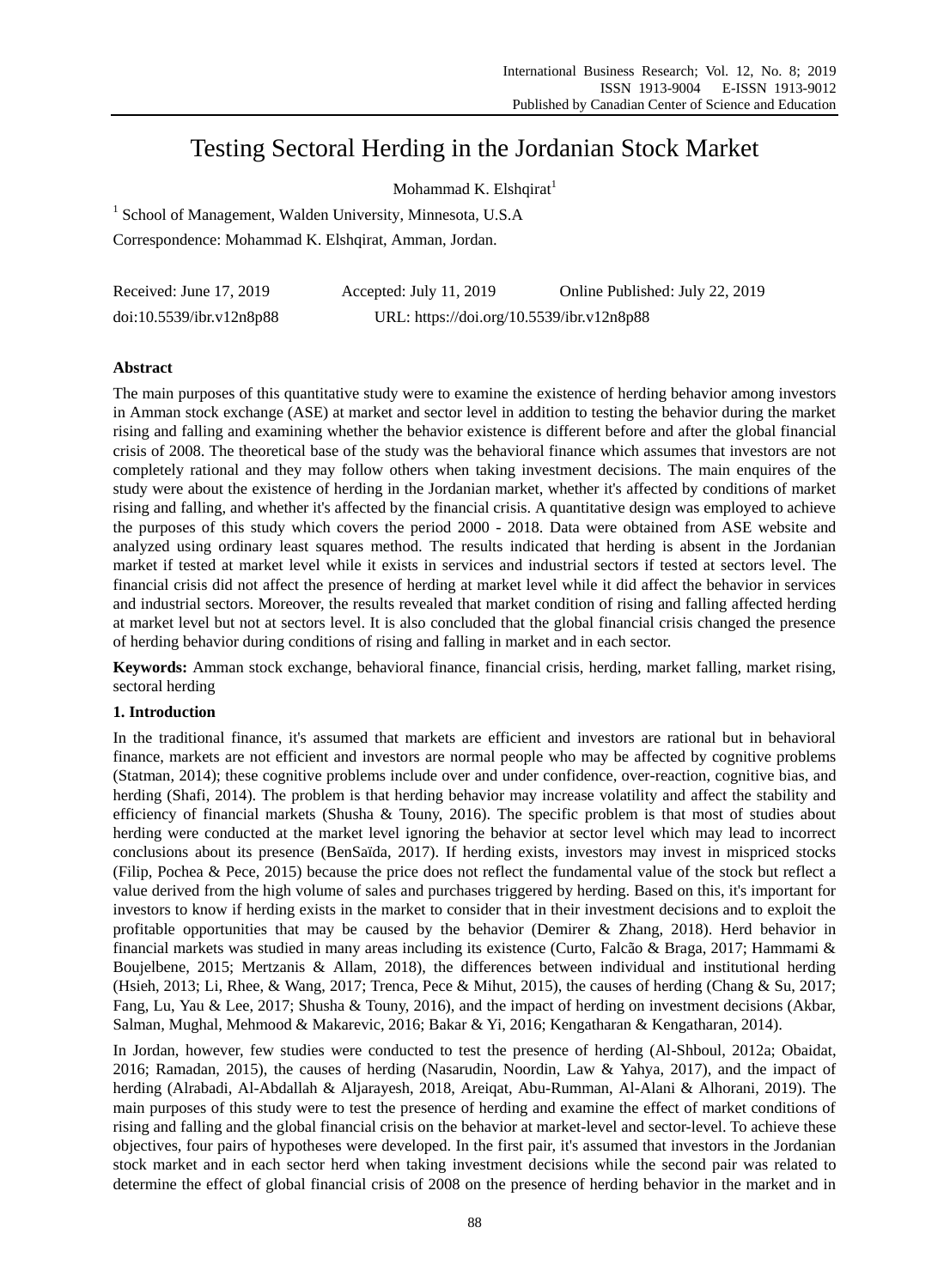each sector separately. The third pair of hypotheses was formulated to examine the behavior during market and sector rising and falling. The last two hypotheses were developed to test the difference in the effect of market conditions of rising and falling on the presence of herding behavior before and after the financial crisis of 2008. These hypotheses were tested using a quantitative design following most studies in the literature. Testing the presence of herding behavior in Amman stock exchange may help in explaining why the prices of stocks cannot be predicted using the traditional pricing models and may provide investors with more information about how the stocks are being priced in the Jordanian market.

## **2. Literature Review**

## *2.1 Behavioral Finance*

Behavioral finance is the field of study that focuses on the impact of psychological factors on the behavior of investors and how it leads them to take irrational investment decisions (Shafi, 2014). In addition, behavioral finance replaces many aspects of standard finance with new behavioral-based aspects; for example, it replaces the mean-variance portfolio theory in the traditional finance with the behavioral portfolio theory, replaces the term *rational people* with *normal people*, and replaces the financial assets pricing models with behavioral asset pricing models (Statman, 2014). Some market results may be different from that anticipated by the traditional finance theories including the efficient market hypothesis, these results can be explained by the behavioral finance through the study of behavioral biases affecting the investors' decisions (Baker & Ricciardi, 2015). Based on this, behavioral finance provides explanations for many inefficiencies and anomalies in the financial markets that cannot be explained by the theories of traditional finance.

Examples of behavioral bias that may affect the investment decisions of individuals include: overconfidence, disposition effect, herding, home bias (Kumar & Goyal, 2015), and representativeness bias (Alrabadi et al., 2018). Overconfidence bias refers to the situation when the investor relies on the subjective judgment more than the objective accuracy (Im & Oh, 2016); this bias leads people to think that their estimates are more accurate than they really are (Forbes, 2005). Theoretically, rational investor keeps the winning stocks and sells losing stocks (Dharma & Koesrindartoto, 2018), the cognitive bias of disposition occurred when investors do the opposite by selling winning stocks too early and holding on losing stocks too long (Shefrin & Statman, 1985). Home bias means that investors prefer to hold portfolios that include a high percentage of domestic stocks rather than international stocks (Mishra & Daly, 2006). Representativeness bias means that investors select stocks based on its current performance assuming that it will achieve the same returns it achieved recently (Jain, Jain & Jain, 2015). The main subject of this study is the herding behavior which occurs when the investor takes the same decision of the majority of investors without utilizing her or his knowledge and experience (Qasim, Hussain, Mehboob & Arshad, 2019).

#### *2.2 Herding Behavior*

Herding behavior represents one of the cognitive biases that may be exhibited by investors when taking investment decisions. Herding behavior among investors can be defined as the behavior of copying other investors (the herd) and imitating their investment decisions (Bakar & Yi, 2016). Because the decision of the herd is wrong in the majority of cases, herding behavior leads to increase the volatility of prices in the financial markets (Bakar & Yi, 2016). In addition, herding behavior affects assets prices and take it away from its intrinsic values estimated using the traditional asset pricing models which may lead to price bubbles and unanticipated crashes (Cakan & Balagyozyan, 2016). From its definition, herding means that many investors are selling and buying the same stock at the same time without considering its risk and related information; this may cause volatility to increase and stocks' prices to go beyond its fundamental value pushing the market to become inefficient.

As reported by Kumar and Goyal (2015), the majority of studies concerning the behavioral biases among investors were conducted in the United States and other developed countries with a few studies conducted in the developing countries. Behavioral finance is important in emerging markets because the traditional asset pricing models are invalid in some of these markets including the capital asset pricing model (Alqisie & Alqurran, 2016; Chaudhary, 2017; Elshqirat & Sharifazdeh, 2018; Obrimah, Alabi & Ugo-Harry, 2015; Soumaré, Aménounvé, Diop, Mété & N'sougan, 2013) and the arbitrage pricing theory (Elshqirat, 2019; Gul & Khan, 2013; Okoro, 2017). Concerning herding behavior, however, the same conclusion about the lack of studies in emerging markets can be noted (Kumar & Goyal, 2015). Based on this, emerging markets are in need to be studied more to determine whether behavioral biases of investors are affecting the pricing of stocks and the relationship between risk and return. In addition, more studies are needed to examine the difference in herding behavior across different market sectors and conditions and to test the effect of the global financial crisis on the herding behavior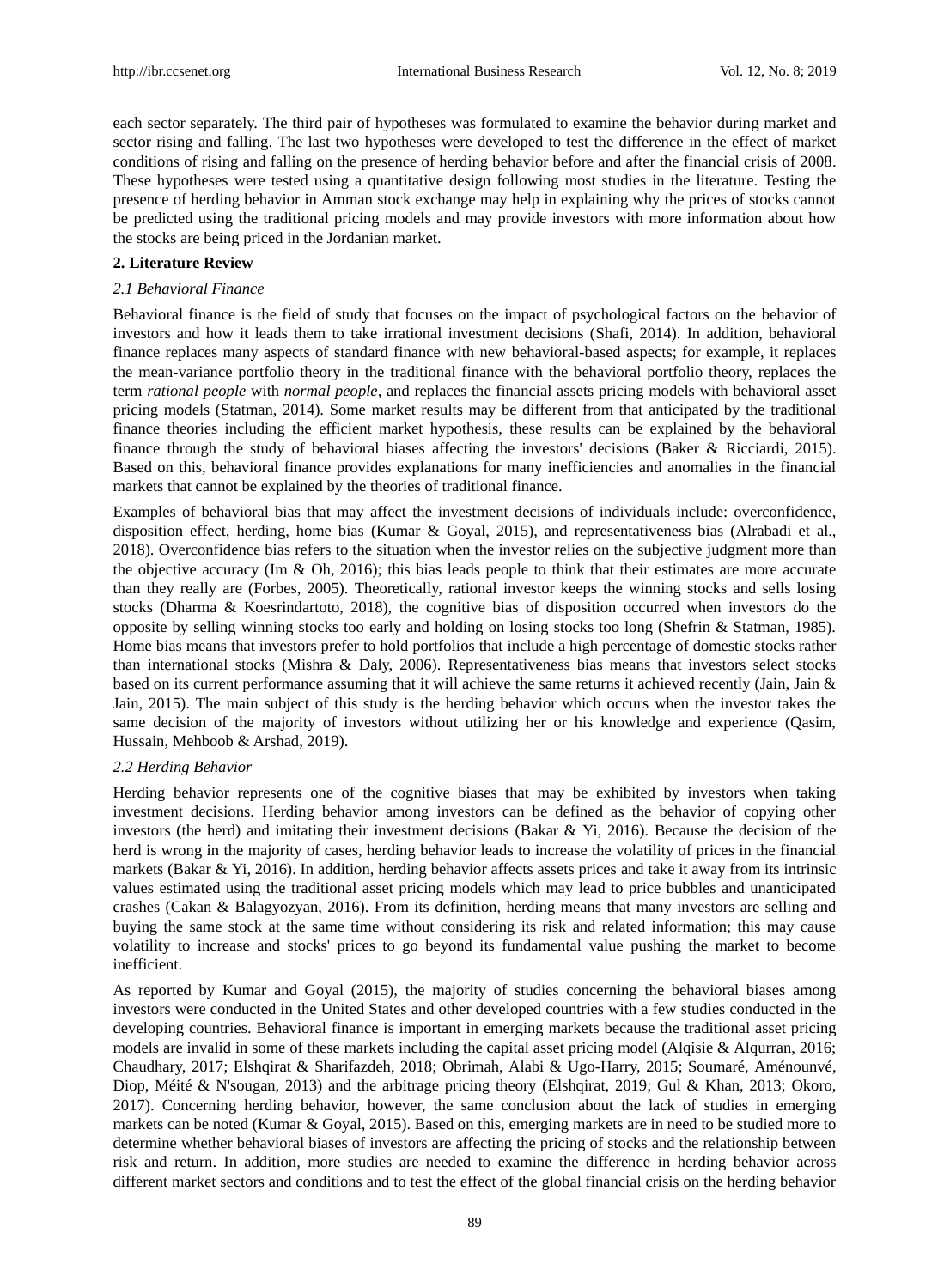in emerging markets. This gap in literature represents the cornerstone on which this study was built.

#### *2.3 Testing Herding Behavior*

According to Demir and Solakoglu (2016), studies that tested herding behavior belong to two groups; one of these groups is concerned with finding an explanation for the behavior of copying the decision of other investors while the other is focused on the cross-sectional standard deviation (CSSD) of dispersion of returns and the cross-sectional absolute deviation (CSAD) of returns. This study belongs to the second group which uses the CSSD to detect the presence of herding among investors. Since its first introduction by Chang, Cheng, and Khorana (2000), CSAD measure was used by many researchers to detect the behavior of herding among investors. Gavriilidis, Kallinterakis, and Tsalavoutas (2016) used CSAD measure to test herding behavior during the month of Ramadan while Filip, Pochea, and Pece (2015) utilized the measure to detect the presence of herding in the countries of central and south-eastern Europe. Other researchers who used CSAD to measure the presence of herding include Ramadan (2015), Demirer and Zhang (2018), Akinsomi, Coskun, and Gupta (2018), and many others. To detect herding behavior, the first step is to calculate CSAD using the following equation (Chiang, Li, Tan & Nelling, 2013):

$$
CSAD_t = \frac{\sum_{i=1}^{N} |R_{i,t} - R_{m,t}|}{N}
$$
 (1)

Where  $CSAD_t$  is the measure of stocks returns' dispersion on day t,  $R_{i,t}$  is the realized return for stock i on day t,  $R<sub>m,t</sub>$  is the average of realized returns of all stocks on day t (Gavriilidis, Kallinterakis & Tsalavoutas, 2016), and N is the total number of stocks on day t. The second step is to run a multiple regression using the following model (Chang, Cheng & Khorana, 2000):

$$
CSAD_t = \alpha + \lambda_1 |R_{mi,t}| + \lambda_2 (R_{mi,t})^2 + \varepsilon_t \tag{2}
$$

Where  $CSAD_t$  is the returns' dispersion calculated in Equation1,  $R_{mit}$  is the realized return of market index on day t,  $\varepsilon_t$  is the error term. These two equations were adjusted to test herding in different sectors, different market conditions, and before and after the global financial crisis as explained in the method section of this study. In the traditional pricing models, it's assumed that the relationship between stocks returns' dispersions and market return is linear and positive because each stock has a different beta and thus, its returns change differently when market changes leading to an increase in its dispersion. When investors follow the movement of market (practice herding behavior), the dispersions of stocks' returns will decline if the market return increases and the relationship may become nonlinear (Gavriilidis et al., 2016). Based on this, if herding behavior exists, the parameter  $\lambda_2$  will have a statistically significant negative value because it indicates a negative nonlinear relationship between CSAD and average market return as discussed by Chang et al. (2000).

## *2.4 Evidence of Herding*

Herding behavior was evidenced in many financial markets in both developing and developed countries including the United States and United Kingdom (Galariotis, Rong & Spyrou, 2015), Australia (Al-Shboul, 2012b), China (Mahmud & Tiniç, 2018), Germany (Kremer & Nautz, 2013), Spain (Andreu, Gargallo, Salvador, & Sarto, 2015), Portugal (Holmes, Kallinterakis & Ferreira, 2013), Turkey (Akinsomi, Coskun & Gupta, 2018), Indonesia (Candraningrat, 2018), Mongolia (Erdenetsogt & Kallinterakis, 2016), Pakistan (Qasim et al., 2019), India (Dutta, Gahan, & Panda, 2016), Romania (Trenca, Pece & Mihut, 2015), South Africa (Nasarudin et al., 2017); Kwait & Qatar (Demir & Solakoglu, 2016), Saudi Arabia (Rahman, Chowdhury & Sadique, 2015), and Tunisia (Hammami & Boujelbene, 2015). These studies reveal that herding is a global phenomenon that drew the attention of many researchers all around the world.

The presence of herding behavior may be misjudged if studied at market level because herding may not affect all sectors in the market but instead, affect those sectors with specific styles and specific investors' attributes (BenSaïda, 2017). Industry effect on herding was evidenced by Litimi, BenSaïda, and Bouraoui (2016) who found that the effect of herding was not the same in all market sectors and by Choi and Sias, (2009) who argued that industry represents an essential variable that affect the herding behavior of investors. In addition, the differences in herding between sectors was evidenced by Cakan and Balagyozyan, (2016) who concluded that herding was different in financial and technology sectors than other sectors and Sharma, Narayan, and Thuraisamy (2015) who found that herding behavior was stronger in industrial and properties sectors. From these studies, it can be argued that herding behavior may not be the same in all market sectors.

Many studies, however, claimed that herding is not constant but it's changing over time as reported by Sharma et al. (2015) and Curto, Falcão, and Braga (2017). In addition, the level of herding behavior was found to be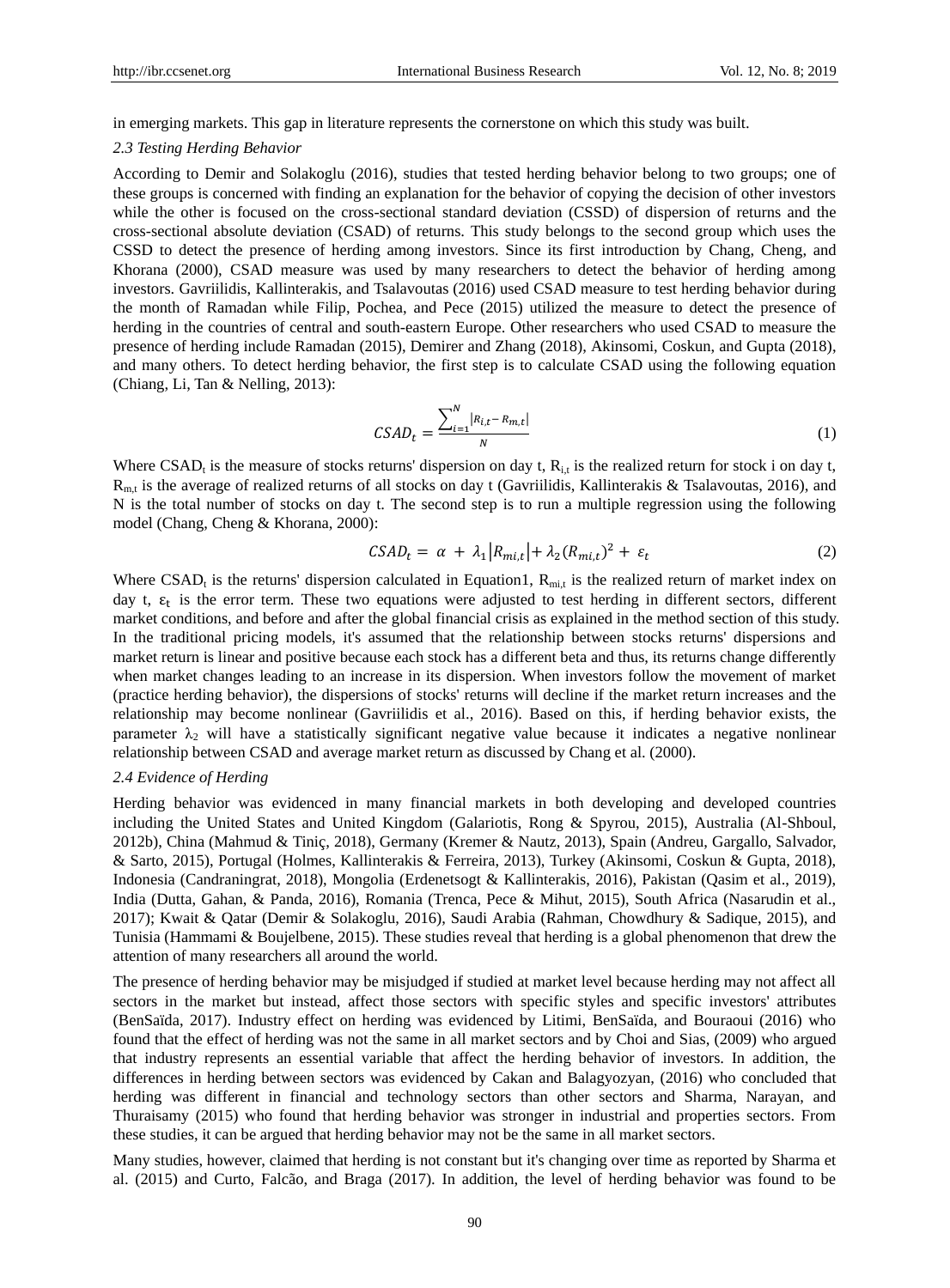changing based on the market conditions of rising and falling (Chiang et al., 2013; Erdenetsogt & Kallinterakis, 2016; Rahman et al., 2015) and before and during the global financial crisis (Al-Shboul, 2012a; BenSaïda, Jlassi & Litimi, 2015). In the Jordanian market, where few studies about herding were conducted, the presence of herding was evidenced by Obaidat (2016), Ramadan (2015), and Nasarudin, Noordin, Law, and Yahya (2017) while no evidence of herding was found by Al-Shboul (2012a) in both conditions of market rising and falling. The objectives behind this study were to update the evidence of herding in the Jordanian stock market, to test whether investors exhibit the behavior when the market is rising and when it's falling, and to examine the presence of the behavior before and after the global financial crisis using the cross-sectional absolute deviation (CSAD). Achieving these objectives at sector level in addition to the market level represents the main value this study may add to the literature.

## *2.5 Hypotheses*

To achieve the purposes of the study, four pairs of hypotheses were developed. Each pair of hypotheses consists of two parts: the first part is related to the market in general and the second part is related to each sector in the market namely: financial sector, services sector, and industrial sector. The first pair of hypotheses was developed to test the presence of herding behavior in the Jordanian market and sectors. The second pair was developed to test the effect the global financial crisis of 2008 on the existence of herding behavior while the third pair of hypotheses was to determine if the behavior is significant in both conditions of market rising and falling. The last two hypotheses were related to the difference in the effect of market conditions of rising and falling on the presence of herding behavior before and after the financial crisis of 2008. Research hypotheses can be presented as follows:

H1a: Herding behavior exists in the Jordanian market when tested at market level

H1b: Herding Exists in each sector of the market when tested separately

H2a: Presence of herding behavior at market level is different before and after the global financial crisis

H2b: Presence of herding behavior in each sector is different before and after the global financial crisis

H3a: Presence of herding behavior at market level is different during times of market rising and falling

H3b: Presence of herding behavior at sector level is different during times of sector's index rising and falling

H4a: The effect of the conditions of market rising and falling on the presence of herding at market level is not the same before and after the financial crisis

H4b: The effect of the conditions of sector's index rising and falling on the presence of herding at sector level is not the same before and after the financial crisis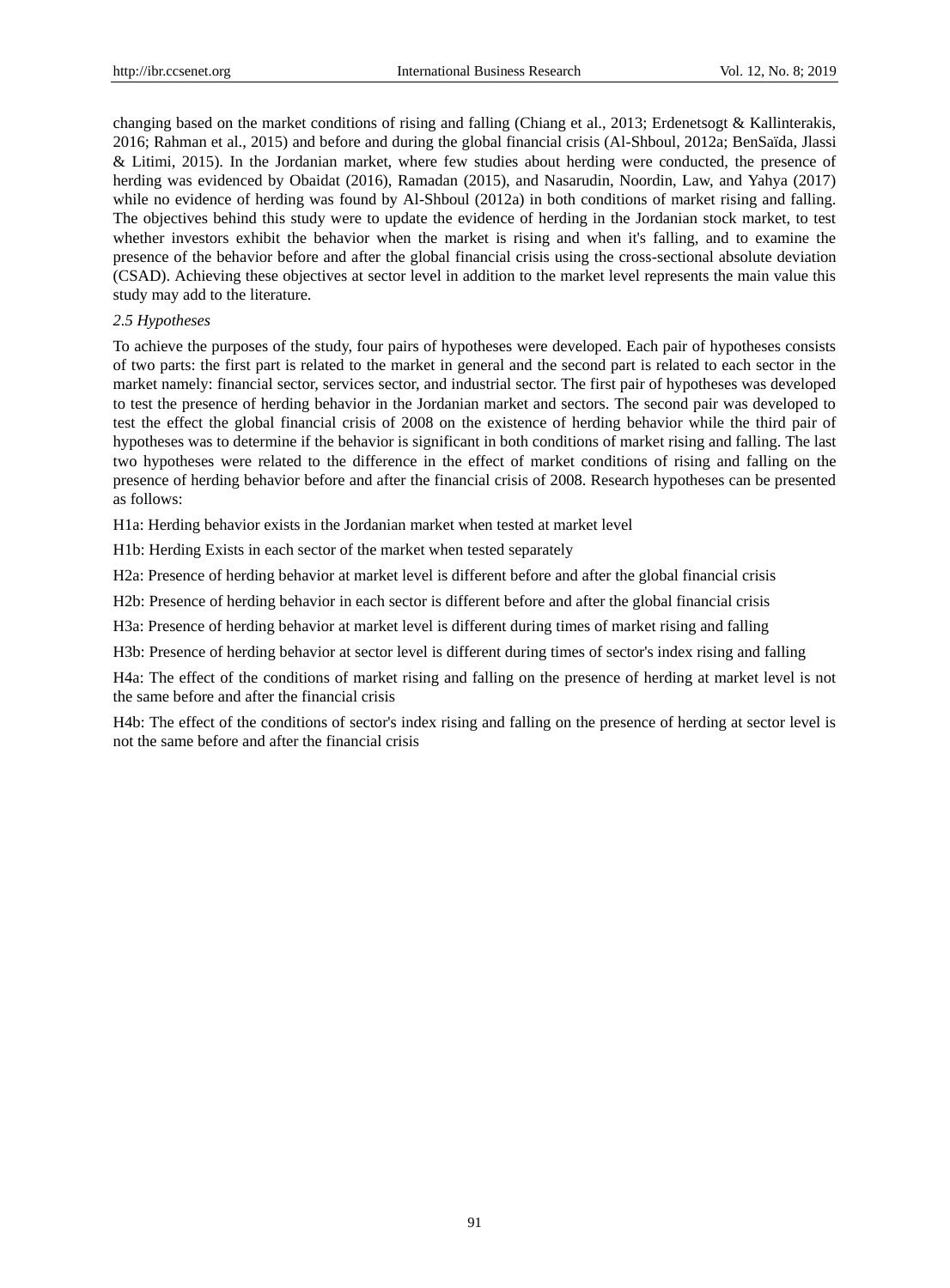## **3. Method**

## *3.1 Research Data*

The study included all listed companies in Amman Stock Exchange (ASE) for the period from January 2000 to December 2018. This period was divided into two sub-periods when measuring the effect of the financial crisis: January 1, 2000-December 31, 2007 (before the crisis) and January 1, 2009-December 31, 2018 (after the crisis) considering that the global financial crisis started in 2007 and its effect reached Jordan in 2008. ASE includes three main sectors: financial sector, services sector, and industrial sector; number of companies in each sector as of December 31, 2018 was 98, 46, and 47 respectively with a total of 191 listed companies. ASE free float index was used as a proxy for the market to calculate the daily market returns. Daily closing prices for listed companies and for the ASE free float index were downloaded from the ASE website for the period from January 1, 2000 to December 31, 2018. Study variables were calculated using these data and analyzed using the ordinary least squares method (OLS) following the approach of Chang et al. (2000).

## *3.2 Research Design*

This quantitative study was designed to test the presence of herding behavior among investors in the Jordanian stock market at market level and sector level. In addition, the objectives of the study included examining the differences in the behavior before and after the global financial crisis and under the conditions of market rising and falling. Herding was examined by testing the relationship between the dependent variable of cross-sectional absolute deviation (CSAD) and the independent variables of absolute value and squared value of market index return  $(R_{mi,t})$ .

#### *3.3 Variables Definitions*

Average of realized returns of stocks in the market  $(R<sub>m,t</sub>)$ : is the average return of all available stocks in the market on day t. this average was calculated using the simple average of returns of all stocks available on each specific day.

Average of realized returns of stocks in the sector  $(R_{ms,t})$ : this variable is the simple average of stocks' returns available in the sector on day t.

Cross-sectional absolute deviation (CSAD) for the market: is a measure of the dispersion of stocks' returns utilized by Chang et al. (2000) to detect herding behavior among investors. This measure is calculated as follows (Chiang et al., 2013):

$$
CSAD_t = \frac{\sum_{i=1}^{N} |R_{i,t} - R_{m,t}|}{N}
$$
(3)

Where  $CSAD_t$  is the measure of stocks' returns' dispersion on day t,  $R_{i,t}$  is the realized return for stock i on day t,  $R_{m,t}$  is the average of realized returns of all stocks on day t, , and N is the total number of stocks on day t.

Cross-sectional absolute deviation for each sector (CSAD<sub>s</sub>): is a measure of the dispersion of stocks returns used to detect herding in each sector of the market. This variable was measured as follows:

$$
CSAD_{st} = \frac{\sum_{i=1}^{N} |R_{i,t} - R_{ms,t}|}{N}
$$
\n<sup>(4)</sup>

Where  $CSAD_{st}$  is the measure of stocks returns' dispersion in each sector on day t,  $R_{it}$  is the realized return for stock i on day t,  $R_{\text{ms}}$  is the average of realized returns of all stocks in the sector on day t, and N is the total number of stocks in the sector on day t.

Realized return of stock  $(R_{i,t)}$  is realized return on stock i on day t calculated as follows:

$$
R_{i,t} = \left[\frac{P_{i,t} - P_{i,t-1}}{P_{i,t-1}}\right] * 100\tag{5}
$$

Where  $P_{i,t}$  is the closing price of the stock i on day t and  $P_{i,t-1}$  is the closing price of that stock at day t-1 or the day before.

Realized return of market index  $(R_{\text{mit}})$ : is the return on the market free float index on day t. This return was calculated using the following equation:

$$
R_{mi,t} = \left[\frac{P_{mi,t} - P_{mi,t-1}}{P_{mi,t-1}}\right] * 100\tag{6}
$$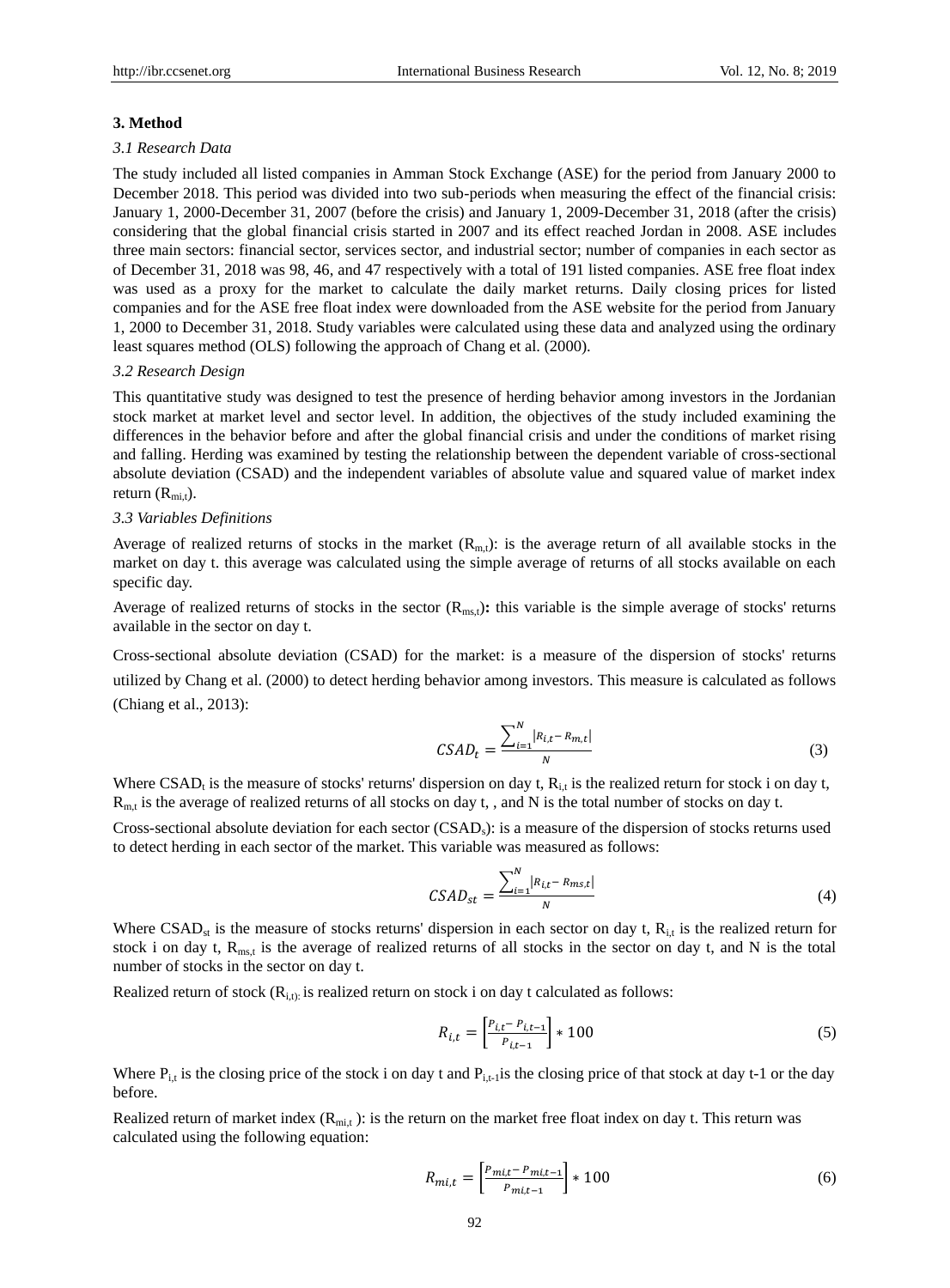Where  $P_{\text{mit}}$  is the closing price of the Amman stock exchange index (ASE) on day t and  $P_{\text{mit}}$  is the closing price of the index on day t-1

Realized return of sector index ( $R_{mis,t}$ ): this is the return on the sector index calculated as follows:

$$
R_{mis,t} = \left[\frac{P_{mis,t} - P_{mis,t-1}}{P_{mis,t-1}}\right] * 100\tag{7}
$$

Where  $P_{\text{mix},t}$  is the closing price of the sector index on day t and  $P_{\text{mix},t-1}$  is the closing price of that index on day t-1.

## **4. Results**

#### *4.1 Descriptive Statistics*

Amman stock exchange (ASE) consists of three sectors: financial sector, services sector, and industrial sector. As on December  $31<sup>st</sup>$ , 2018, total number of companies in each sector was 98, 46, and 47 respectively. It can be noted from these numbers that the financial companies represent about 51% of total listed companies while both services and industrial sectors have the same share of listed companies. Descriptive information about the variables of the study are summarized in Table1.

Table 1. Descriptive Statistics about Variables of: CSAD<sub>T</sub>, CSAD<sub>ST</sub>, Absolute Value of Market Index Returns, and Absolute Value of Sectors' Index Returns

| Variable                                                | Mean  | Standard<br>deviation | Min   | Max    |
|---------------------------------------------------------|-------|-----------------------|-------|--------|
| $CSAD_t$                                                | 1.217 | 0.500                 | 0.000 | 17.345 |
| CSAD financial<br>sector                                | 1.183 | 1.029                 | 0.000 | 60.218 |
| <b>CSAD</b> services<br>sector                          | 1.262 | 0.691                 | 0.000 | 16.388 |
| CSAD industrial<br>sector                               | 1.179 | 0.794                 | 0.000 | 44.937 |
| Absolute value of<br>market index returns               | 0.545 | 0.616                 | 0.000 | 4.797  |
| Absolute value of<br>financial sector index<br>returns  | 0.560 | 0.641                 | 0.000 | 5.392  |
| Absolute value of<br>services sector index<br>returns   | 0.543 | 0.607                 | 0.000 | 4.403  |
| Absolute value of<br>industrial sector<br>index returns | 0.705 | 0.833                 | 0.000 | 20.079 |

## *4.2 Hypotheses Testing*

## 4.2.1 Hypothesis One

Hypothesis one consisted of two parts: the first part was to test the presence of herding in the entire market. This part included testing the following regression model:

$$
CSAD_t = \alpha + \lambda_1 |R_{mi,t}| + \lambda_2 (R_{mi,t})^2 + \varepsilon_t \tag{8}
$$

Where CSAD<sub>t</sub> is the returns' dispersion calculated in Equation 1 and  $R_{mi,t}$  is the realized return of market index on day t. If herding exists among investors,  $\lambda_2$  will have a negative and significant value. The null hypothesis here was that herding does not exist in the Jordanian market at market level and the alternate hypothesis was that herding does exist in the market at the same level. Based on the results summarized in table 2 and using a significance level of 5%, the null hypothesis cannot be rejected which means that herding behavior does not exist in the Jordanian market at market level  $\lambda_2 = -0.016$ ,  $p = .066$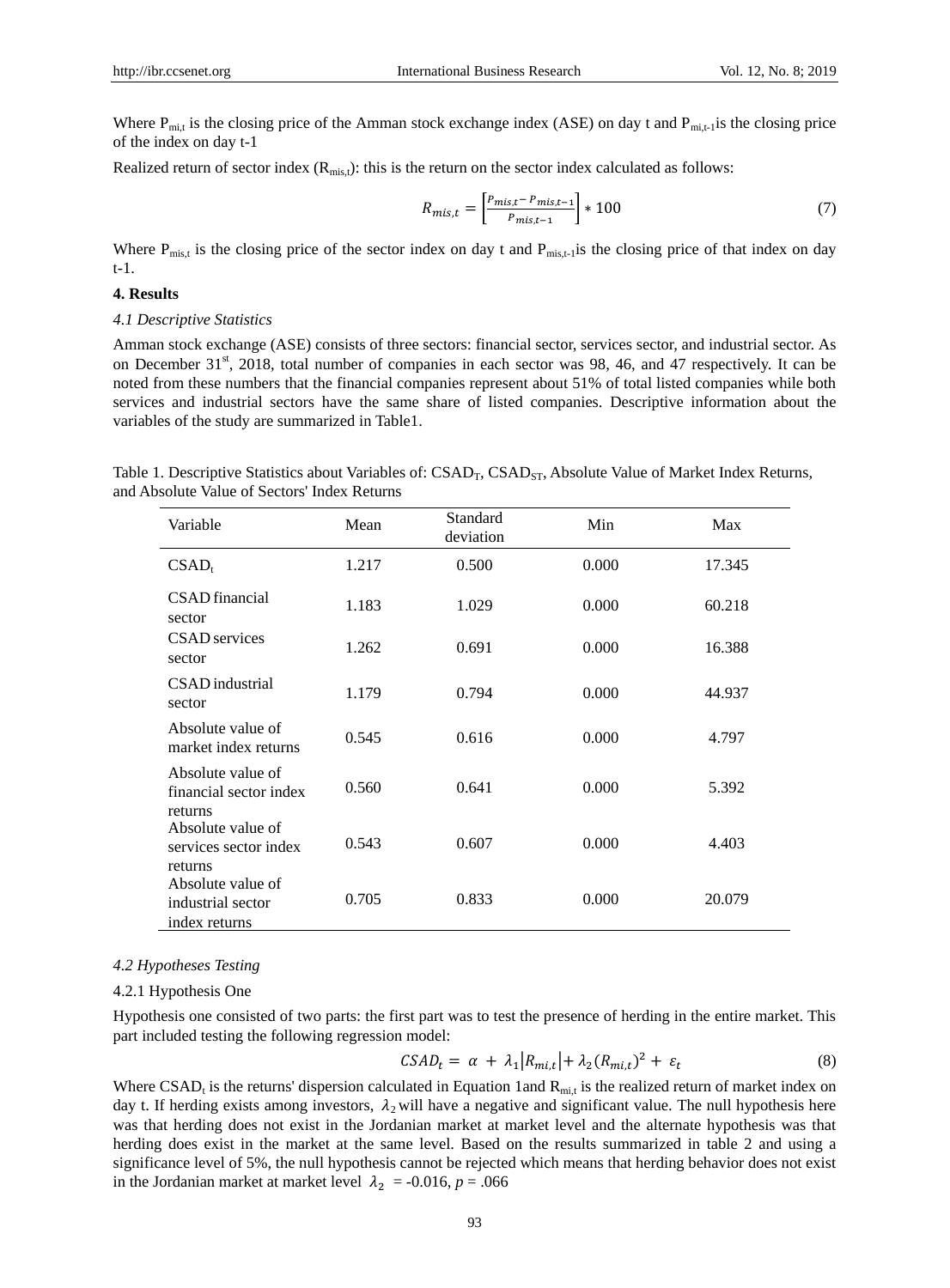| Details           | Value    | t statistic | $P$ value |
|-------------------|----------|-------------|-----------|
| $\alpha$          | 0.995    | 92.278      | .000      |
| $\lambda_1$       | 0.426    | 17.211      | .000      |
| $\lambda_{2}$     | $-0.016$ | $-1.839$    | .066      |
| Adjusted R square | .225     |             |           |

Table 2. Regression Analysis Results for Hypothesis One-First Part

The second part of hypothesis one was to test whether herding behavior does exist in each sector of the market when considered separately. This part included testing the following regression model:

$$
CSAD_{st} = \alpha + \lambda_1 \left| R_{mis,t} \right| + \lambda_2 (R_{mis,t})^2 + \varepsilon_t \tag{9}
$$

Where  $CSAD_{st}$  is the sectors returns' dispersion calculated in Equation 4and  $R_{mist}$  is the realized return of sector index on day t. the same null and alternate hypotheses for the first part were used for this part. Regression results showed in table 3 indicate that the null hypothesis for services and industrial sectors only can be rejected and thus, herding behavior exists in services sector  $\lambda_2 = -0.034$ ,  $p = .018$  and industrial sector  $\lambda_2 = -0.013$ ,  $p < .001$ , but not in financial sector  $\lambda_2 = -0.021$ ,  $p = .248$ . To test if the herding coefficients are significantly different between services and industrial sectors, a dummy variable was added to Equation 9 named  $DS_t$  which has a value of 1 for services sector and 0 otherwise. The new model was as follows:

$$
CSAD_{st} = \alpha + \lambda_1 |R_{mis,t}| + \lambda_2 (R_{mis,t})^2 + \lambda_3 (R_{mis,t})^2 * DS_t + \varepsilon_t
$$
\n(10)

The null hypothesis for the model in equation 10 is that  $\lambda_2$  (services sector) =  $\lambda_2$ (industrial sector). Regression results indicated that the variable  $(R_{mis,t})^{2*}$  DSt was significant and thus the null hypothesis that  $\lambda_2$  (services sector) =  $\lambda_2$  (industrial sector) can be rejected  $t(9312) = 8.403$ ,  $p < .001$  as illustrated in the section of (services-industrial sector) in Table 3. This means that the level of herding behavior is significantly different in services sector than industrial sector.

| Details                                | Value    | $t$ statistics | $P$ value |
|----------------------------------------|----------|----------------|-----------|
| Financial sector                       |          |                |           |
| $\alpha$                               | 0.969    | 39.960         | .000      |
| $\lambda_1$                            | 0.409    | 7.556          | .000      |
| $\lambda_2$                            | $-0.021$ | $-1.157$       | .248      |
| Adjusted R square<br>Services sector   | .048     |                |           |
| $\alpha$                               | 1.030    | 63.287         | .000      |
| $\lambda_1$                            | 0.469    | 11.947         | .000      |
| $\lambda_2$                            | $-0.034$ | $-2.363$       | .018      |
| Adjusted R square<br>Industrial sector | .115     |                |           |
| $\alpha$                               | 1.013    | 62.166         | .000      |
| $\lambda_1$                            | 0.256    | 13.710         | .000      |
| $\lambda_2$                            | $-0.013$ | $-6.268$       | .000      |
| Adjusted R square                      | .042     |                |           |

Table 3. Regression Analysis Results for Hypothesis One-Second Part

*Services – industrial sector*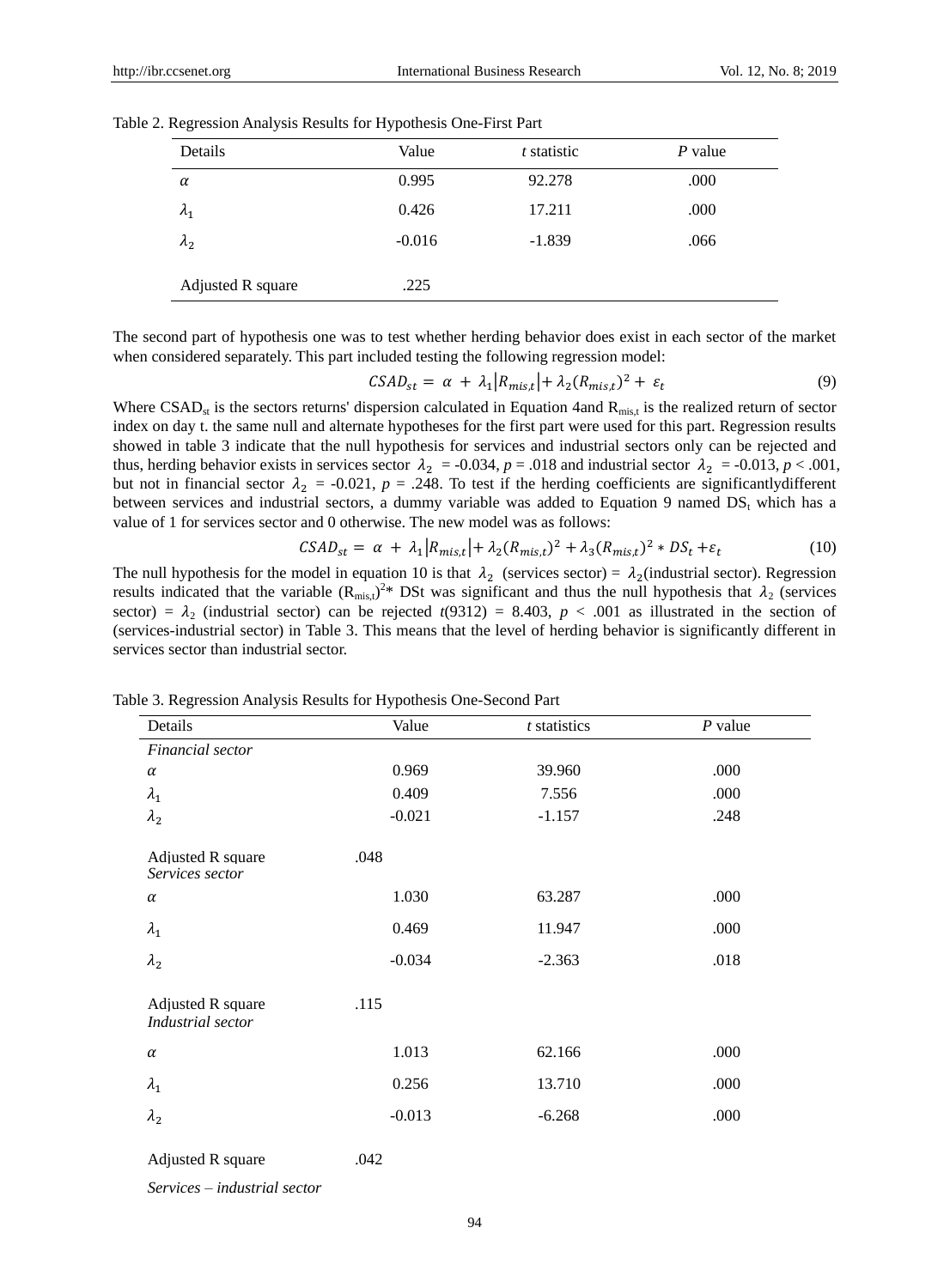| α                 | 1.052    | 98.447   | .000 |
|-------------------|----------|----------|------|
| $\lambda_1$       | 0.258    | 16.833   | .000 |
| $\lambda_2$       | $-0.014$ | $-7.587$ | .000 |
| $\lambda_3$       | 0.060    | 8.403    | .000 |
| Adjusted R square | .071     |          |      |

## 4.2.2 Hypothesis Two

This hypothesis was developed to test the effect of the global financial crisis on the presence of herding in the market and in each sector separately. The first part of this hypothesis was to examine the difference in the presence of herding behavior in the market before and after the financial crisis of 2008. For this purpose, data were divided into two groups: before January 1, 2008 (from January 1, 2000 to December 31, 2007) and after 2008 (from January 1, 2009 to December 31, 2018). The following two models were utilized:

$$
CSAD_t^B = \alpha + \lambda_1^B \left[ R_{mi,t}^B \right] + \lambda_2^B (R_{mi,t}^B)^2 + \varepsilon_t \tag{11}
$$

$$
CSAD_t^A = \alpha + \lambda_1^A \left| R_{mi,t}^A \right| + \lambda_2^A (R_{mi,t}^A)^2 + \varepsilon_t \tag{12}
$$

Where B and A are used to distinguish the period before the crisis (B) and after the crisis (A).

The null hypothesis for this part was that the presence of herding behavior is the same before and after the crisis at market level while the alternate hypothesis was that the presence of herding is different before and after the crisis. The results for the first model (before crisis) are summarized in table 4 Panel A while the results of the second regression (after the crisis) are shown in Panel B. Based on these results, the null hypothesis cannot be rejected which means that the presence of herding was not different before and after the crisis because it was absent in the period before financial crisis  $\lambda_2^B = -0.026$ ,  $p = .064$  and after the financial crisis  $\lambda_2^A = 0.035$ , p  $=.184.$ 

| Panel A: Regression results for the period from 2000-2007 (before financial crisis) |          |                     |           |  |
|-------------------------------------------------------------------------------------|----------|---------------------|-----------|--|
| Details                                                                             | Value    | <i>t</i> statistics | $P$ value |  |
| $\alpha$                                                                            | 0.871    | 40.434              | .000      |  |
| $\lambda_1^B$                                                                       | 0.506    | 11.596              | .000      |  |
| $\lambda_2^B$                                                                       | $-0.026$ | $-1.852$            | .064      |  |
| Adjusted R square                                                                   | .235     |                     |           |  |
| Panel B: Regression results for the period from 2009-2018 (after financial crisis)  |          |                     |           |  |
| Details                                                                             | Value    | <i>t</i> statistics | P value   |  |
| $\alpha$                                                                            | 1.058    | 83.387              | .000      |  |
| $\lambda_1^A$                                                                       | 0.346    | 7.684               | .000      |  |
| $\lambda_2^A$                                                                       | 0.035    | 1.329               | .184      |  |
| Adjusted R square                                                                   | .163     |                     |           |  |

Table 4. Regression Analysis Results for Hypothesis Two-First Part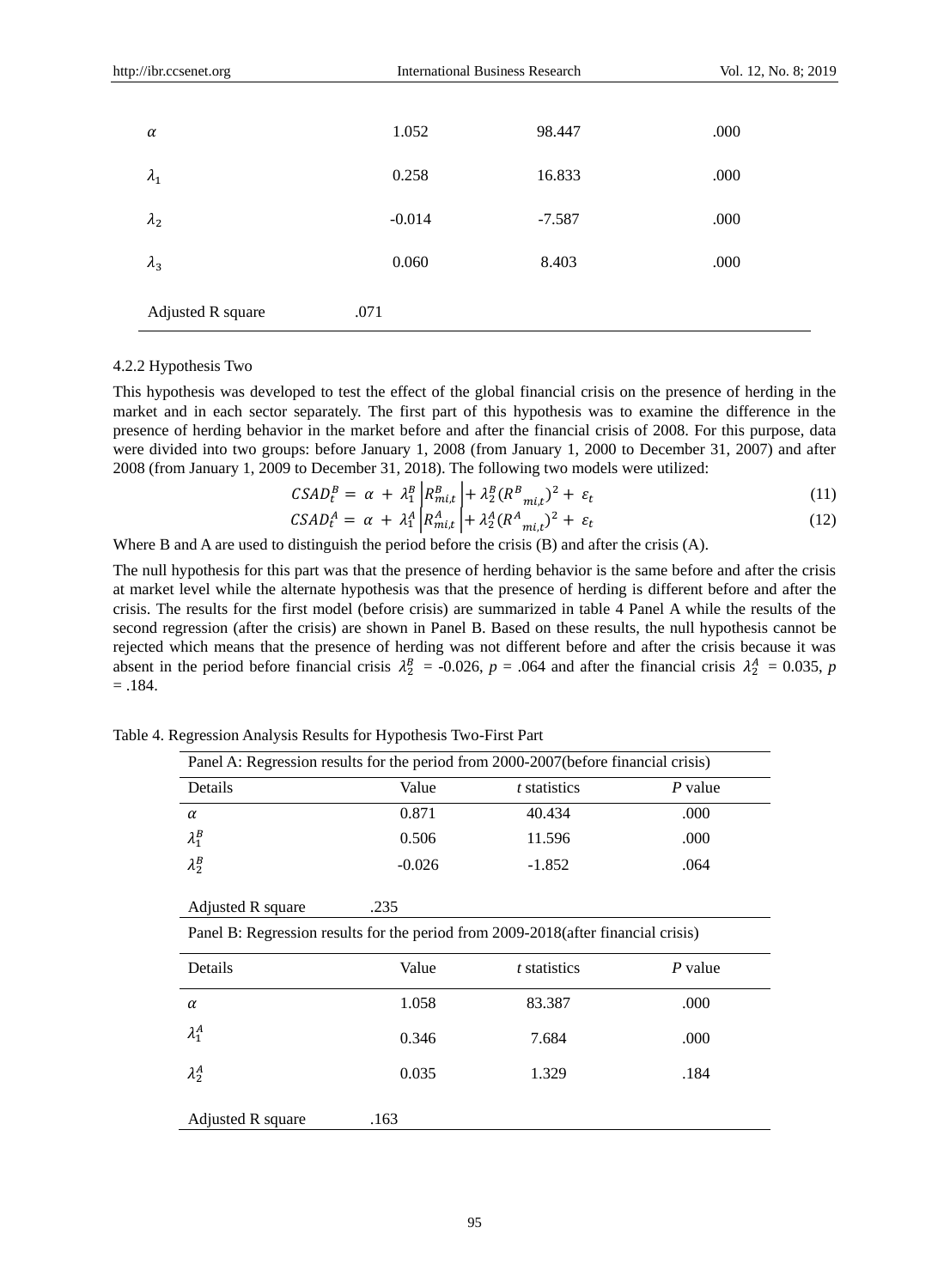The second part of this hypothesis was about the difference in herding presence before and after the financial crisis in each sector separately. To test this hypothesis the following two models were used for each sector in the market:

$$
CSAD_{st}^B = \alpha + \lambda_1^B \left| R_{mis,t}^B \right| + \lambda_2^B (R_{mis,t}^B)^2 + \varepsilon_t \tag{13}
$$

$$
CSAD_{st}^A = \alpha + \lambda_1^A \left| R_{mis,t}^A \right| + \lambda_2^A (R_{mis,t}^A)^2 + \varepsilon_t \tag{14}
$$

These two models are the same as in Equations 11 and 12 but using the sector's index return ( $R_{mis,t}$ ) instead of the market index return  $(R_{mit})$  and using of CSAD<sub>st</sub> which was calculated using the sector index. The null and alternate hypotheses for this part were the same used in the first part. The results of regression for equation13 and 14 are summarized in table 5. Based on these results, the null hypothesis for financial sector cannot be rejected ( $\lambda_2^B$  = -0.022, *P* = .134,  $\lambda_2^A$  = 0.003, *P* = .977) which means that the presence of herding behavior in this sector was not affected by the global financial crisis. For services sector, however, investors in this sector exhibited herding before the financial crisis  $\lambda_2^B$  = -0.069, *P* = .001 but not after financial crisis  $\lambda_2^A$  = 0.021, *P*  $=$  .622. The opposite direction was found in the industrial sector where herding was absent before the global financial crisis  $\lambda_2^B$  = -0.013, *P* = .723 and existing after the financial crisis  $\lambda_2^A$  = -0.007, *P* < .001. These results indicate that the presence of herding behavior in services and industrial sectors was affected by the global financial crisis.

Table 5. Regression Analysis Results for Hypothesis Two-Second Part

| Details                          | Value    | $t$ statistics | $P$ value |
|----------------------------------|----------|----------------|-----------|
| Financial sector(before crisis)  |          |                |           |
| $\alpha$                         | 0.793    | 30.243         | .000      |
| $\lambda_1^B \\ \lambda_2^B$     | 0.461    | 9.533          | .000      |
|                                  | $-0.022$ | $-1.498$       | .134      |
| Adj. $R^2$<br>.183               |          |                |           |
| Financial sector(after crisis)   |          |                |           |
| $\alpha$                         | 1.018    | 22.784         | .000      |
| $\lambda_1^A$                    | 0.503    | 3.071          | .002      |
| $\lambda_2^A$                    | 0.003    | 0.028          | .977      |
| Adj. $R^2$<br>.022               |          |                |           |
| Services sector(before crisis)   |          |                |           |
| $\alpha$                         | 0.951    | 39.752         | .000      |
| $\lambda_1^B$                    | 0.639    | 11.122         | .000      |
| $\lambda_2^B$                    | $-0.069$ | $-3.228$       | .001      |
| Adj. $R^2$<br>.180               |          |                |           |
| Services sector(after crisis)    |          |                |           |
| $\alpha$                         | 1.086    | 42.860         | .000      |
|                                  | 0.268    | 3.404          | .001      |
| $\lambda_1^A\\ \lambda_2^A$      | 0.021    | 0.493          | .622      |
| Adj. $R^2$<br>.032               |          |                |           |
| Industrial sector(before crisis) |          |                |           |
| $\alpha$                         | 0.930    | 20.239         | .000      |
| $\lambda_1^B$                    | 0.318    | 3.156          | .002      |
| $\lambda_2^B$                    | 0.013    | 0.354          | .723      |
| Adj. $R^2$<br>.037               |          |                |           |
| Industrial sector(after crisis)  |          |                |           |
| $\alpha$                         | 1.087    | 83.805         | .000      |
| $\lambda_1^A$                    | 0.144    | 8.988          | .000      |
| $\lambda_2^A$                    | $-0.007$ | $-5.540$       | .000      |
| Adj. $R^2$<br>.032               |          |                |           |

96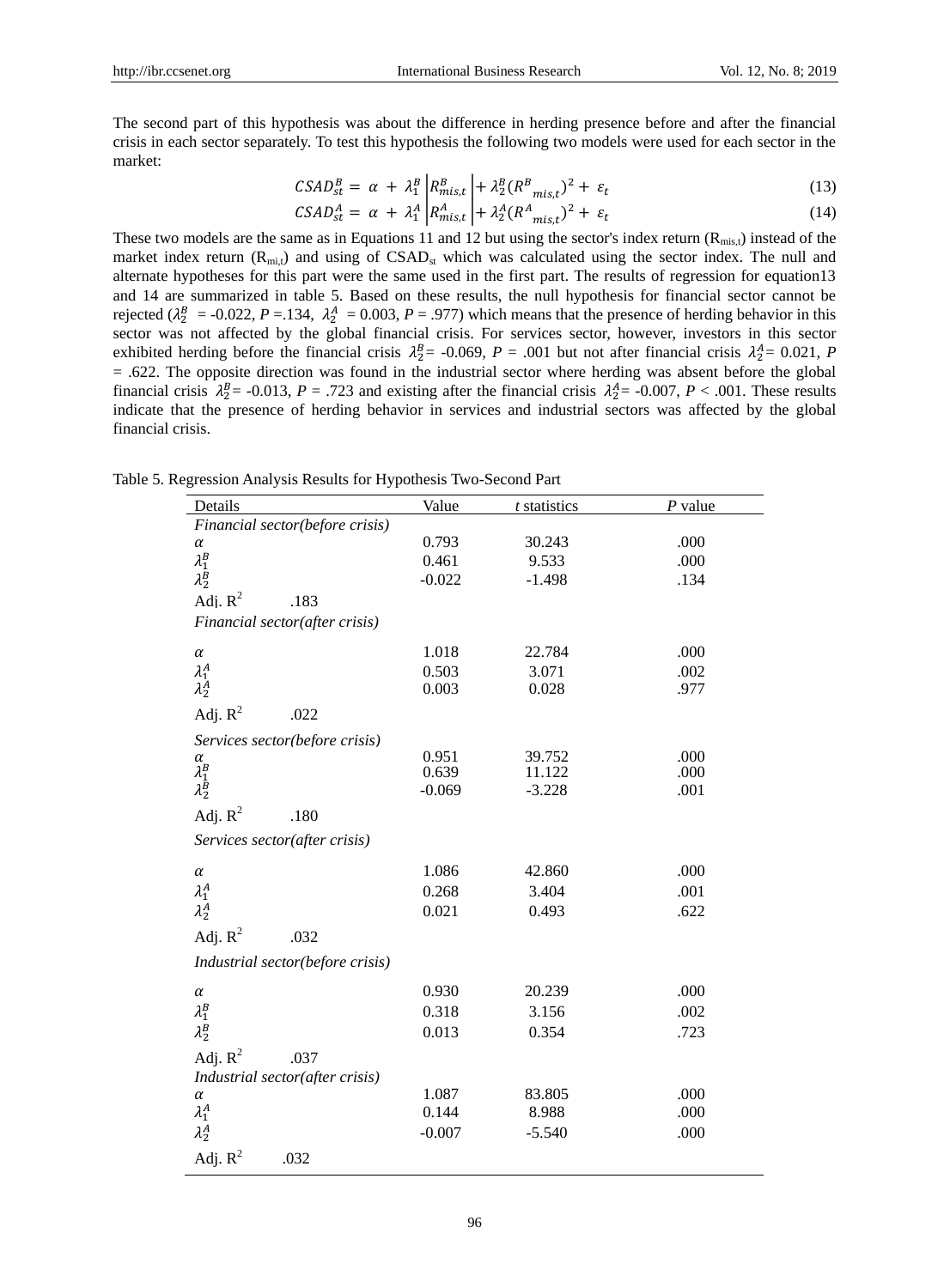## 4.2.3 Hypothesis Three

This hypothesis was about the difference in herding presence during market rising and falling. The first part of this hypothesis was developed to examine the presence of herding in the market while it's rising (i.e.  $R_{\text{mi},t} > 0$ ) and falling (i.e.  $R_{m,i}$  < 0). The following two equations were used to accomplish the objective of this hypothesis:

$$
CSAD_t^R = \alpha + \lambda_1^R \left| R_{mi,t}^R \right| + \lambda_2^R (R_{mi,t}^R)^2 + \varepsilon_t \tag{15}
$$

$$
CSAD_t^F = \alpha + \lambda_1^F \left| R_{mi,t}^F \right| + \lambda_2^F (R_{mi,t}^F)^2 + \varepsilon_t \tag{16}
$$

Where R denotes the market rising condition ( $R_{\text{mi,t}} > 0$ ) and F denotes its falling condition ( $R_{\text{mi,t}} < 0$ ).

The null hypothesis for this part was that the presence of herding is the same during market rising and falling and the alternate hypothesis was that the presence is different. Based on the results summarized in Table 6, the null hypothesis can be rejected  $\lambda_2^R = 0.005$ ,  $P = .737$  and  $\lambda_2^F = -0.036$ ,  $P < .001$  which means that herding was absent when the market was rising while it existed when the market was falling. From these results, it can be concluded that the condition of market rising and falling do affect the presence of herding behavior.

|               | Panel A: Regression results when market is rising  |                     |           |
|---------------|----------------------------------------------------|---------------------|-----------|
| Details       | Value                                              | <i>t</i> statistics | $P$ value |
| $\alpha$      | 1.044                                              | 60.619              | .000      |
| $\lambda_1^R$ | 0.354                                              | 9.128               | .000      |
| $\lambda_2^R$ | 0.005                                              | 0.335               | .737      |
| Adj. $R^2$    | .158                                               |                     |           |
|               | Panel B: Regression results when market is falling |                     |           |
| Details       | Value                                              | t statistics        | $P$ value |
| $\alpha$      | 0.944                                              | 72.771              | .000      |
| $\lambda_1^F$ | 0.503                                              | 16.581              | .000      |
| $\lambda_2^F$ | $-0.036$                                           | $-3.607$            | .000      |
| Adj. $R^2$    | .327                                               |                     |           |

Table 6. Regression Analysis Results for Hypothesis Three-First Part

The second part of this hypothesis was to examine the herding behavior during sector rising and falling ( $R_{\text{mis},t}$  > 0,  $R_{\text{mis},t}$  < 0) instead of the market rising and falling as in the first part. The null and alternate hypotheses for this part were the same of the first part. The following two models were developed to test this part:

$$
CSAD_{st}^{R} = \alpha + \lambda_1^R \left| R_{mis,t}^R \right| + \lambda_2^R (R_{mis,t}^R)^2 + \varepsilon_t
$$
\n
$$
CSAD_{st}^F = \alpha + \lambda_1^R \left| R_{mis,t}^R \right| + \lambda_2^R (R_{mis,t}^R)^2 + \varepsilon_t
$$
\n
$$
(17)
$$

$$
CSAD_{st}^{F} = \alpha + \lambda_1^F \left| R_{mis,t}^F \right| + \lambda_2^F (R_{mis,t}^F)^2 + \varepsilon_t \tag{18}
$$

These models are the same in Equations 15 and 16 but with using the return on sector index  $(R_{\text{mis},1})$  instead of the market index return  $(R_{mi,t})$  and using of  $CSAD_{st}$  which was calculated using the sector index instead of market index. Regression results summarized in Table 7 revealed that herding was absent in the financial sector during sector rising  $\lambda_2^R$  = -0.008, *P* = .475 and sector falling  $\lambda_2^R$  = -0.036, *P* = .295. In addition, herding was absent in the services sector during sector rising  $\lambda_2^R = -0.029$ ,  $P = 0.138$  and during sector falling  $\lambda_2^R = -0.041$ ,  $P = 0.051$  while in the industrial sector, herding behavior existed in both sector rising  $\lambda_2^R = -0.011$ ,  $P < 0.01$  and sector falling  $\lambda_2^R =$  $-0.015$ ,  $P = .001$ . These results reveal that the presence of herding was not different during sector rising and falling in all sectors.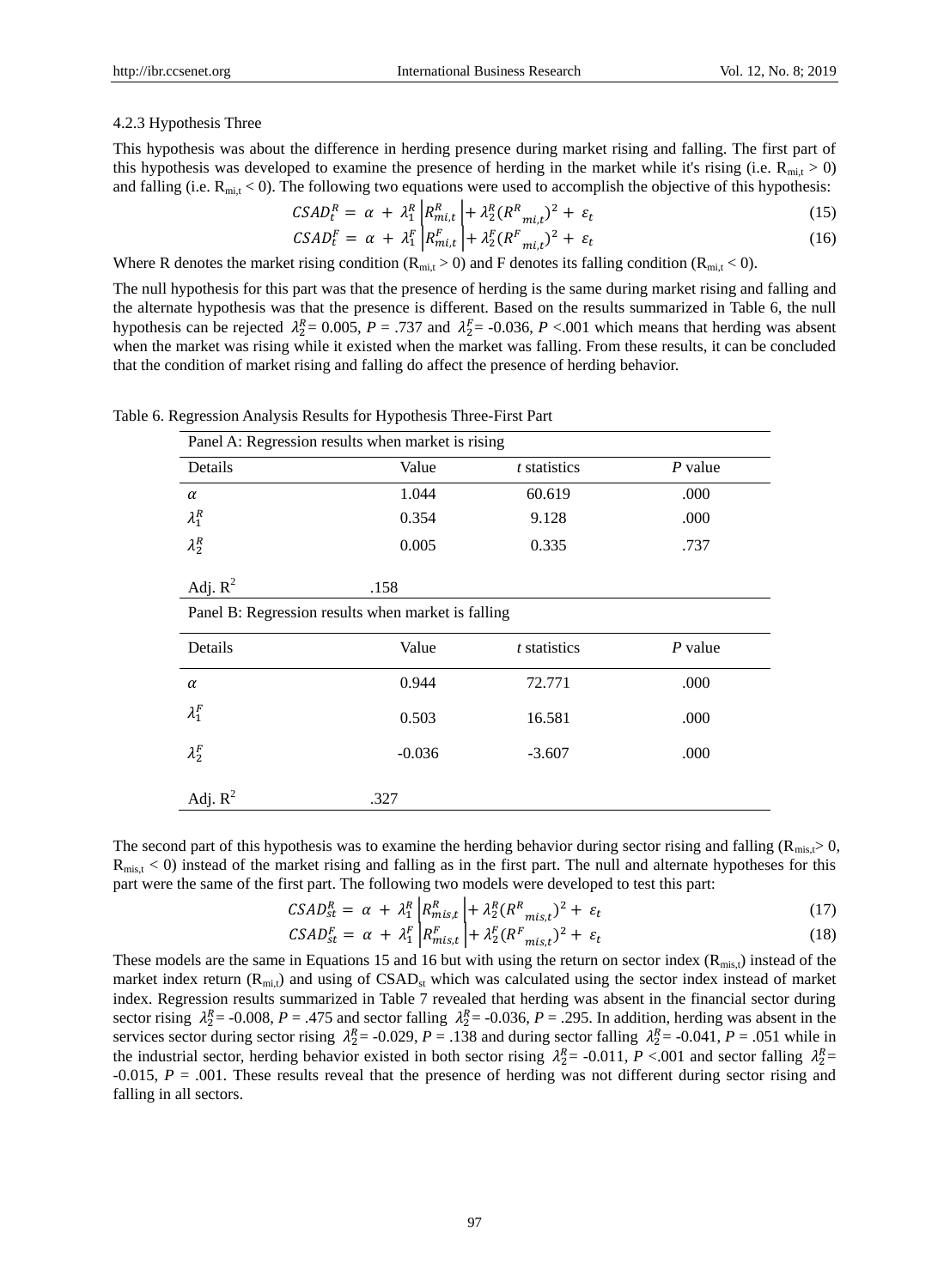| Table 7. Regression Analysis Results for Hypothesis Three-Second Part |  |  |
|-----------------------------------------------------------------------|--|--|
|                                                                       |  |  |

| Details                           | Value    | $t$ statistics | $P$ value |
|-----------------------------------|----------|----------------|-----------|
| Financial sector(sector rising)   |          |                |           |
| $\alpha$                          | 0.982    | 61.423         | .000      |
|                                   | 0.363    | 10.387         | .000      |
| $\lambda_1^R$<br>$\lambda_2^R$    | $-0.008$ | $-0.714$       | .475      |
| Adj. $R^2$<br>.175                |          |                |           |
| Financial sector(sector falling)  |          |                |           |
| $\alpha$                          | 0.952    | 20.480         | .000      |
|                                   | 0.466    | 4.404          | .000      |
| $\lambda_1^F \\ \lambda_2^F$      | $-0.036$ | $-1.047$       | .295      |
| Adj. $R^2$<br>.029                |          |                |           |
| Services sector(sector rising)    |          |                |           |
| α                                 | 1.033    | 44.223         | .000      |
| $\lambda_1^R$<br>$\lambda_2^R$    | 0.446    | 8.286          | .000      |
|                                   | $-0.029$ | $-1.484$       | .138      |
| Adj. $R^2$<br>.115                |          |                |           |
| Services sector(sector falling)   |          |                |           |
| α                                 | 1.023    | 44.646         | .000      |
|                                   | 0.501    | 8.681          | .000      |
| $\lambda_1^F$<br>$\lambda_2^F$    | $-0.041$ | $-1.955$       | .051      |
| Adj. $R^2$<br>.115                |          |                |           |
| Industrial sector(sector rising)  |          |                |           |
| $\alpha$                          | 1.028    | 73.056         | .000      |
| $\lambda_1^R$                     | 0.237    | 15.210         | .000      |
| $\lambda_2^{\overline{R}}$        | $-0.011$ | $-7.628$       | .000      |
| Adj. $R^2$<br>.096                |          |                |           |
| Industrial sector(sector falling) |          |                |           |
| $\alpha$                          | 0.998    | 34.473         | .000      |
| $\lambda_1^F$                     | 0.278    | 7.965          | .000      |
| $\lambda_2^F$                     | $-0.015$ | $-3.299$       | .001      |
| Adj. $R^2$<br>.029                |          |                |           |

#### 4.2.4 Hypothesis Four

This hypothesis was developed to test whether the effect of market and sector conditions of rising and falling on the presence of herding is different before and after the global financial crisis. The first part was to test this effect at market level while the second part was to test it at sector level. For the first part, the following four models were developed:

$$
CSAD_t^{BR} = \alpha_1 + \lambda_1^{BR} \left| R_{mi,t}^{BR} \right| + \lambda_2^{BR} (R^{BR}_{mi,t})^2 + \varepsilon_t \tag{19}
$$

$$
CSAD_t^{BF} = \alpha_2 + \lambda_1^{BF} \left| R_{mi,t}^{BF} \right| + \lambda_2^{BF} (R^{BF}_{mi,t})^2 + \varepsilon_t \tag{20}
$$

$$
CSAD_t^{AR} = \alpha_3 + \lambda_1^{AR} \left| R_{mi,t}^{AR} \right| + \lambda_2^{AR} (R^{AR}_{mi,t})^2 + \varepsilon_t
$$
\n
$$
\tag{21}
$$

$$
CSAD_t^{AF} = \alpha_4 + \lambda_1^{AF} \left| R_{mi,t}^{AF} \right| + \lambda_2^{AF} (R^{AF}_{mi,t})^2 + \varepsilon_t \tag{22}
$$

Where BR, BF, AR, and AF denote market rising before financial crisis, market falling before financial crisis, market rising after financial crisis, and market falling after financial crisis respectively. The null hypothesis was that the presence of herding behavior during market rising and falling before the financial crisis is the same as the presence of herding during market rising and falling after the financial crisis; the alternate hypothesis was that the presence during market rising and falling before crisis was different than that after the crisis. From results shown in Table 8, it's concluded that the presence of herding behavior in the market during market rising and falling before the financial crisis was not the same as after it. Before financial crisis, herding was absent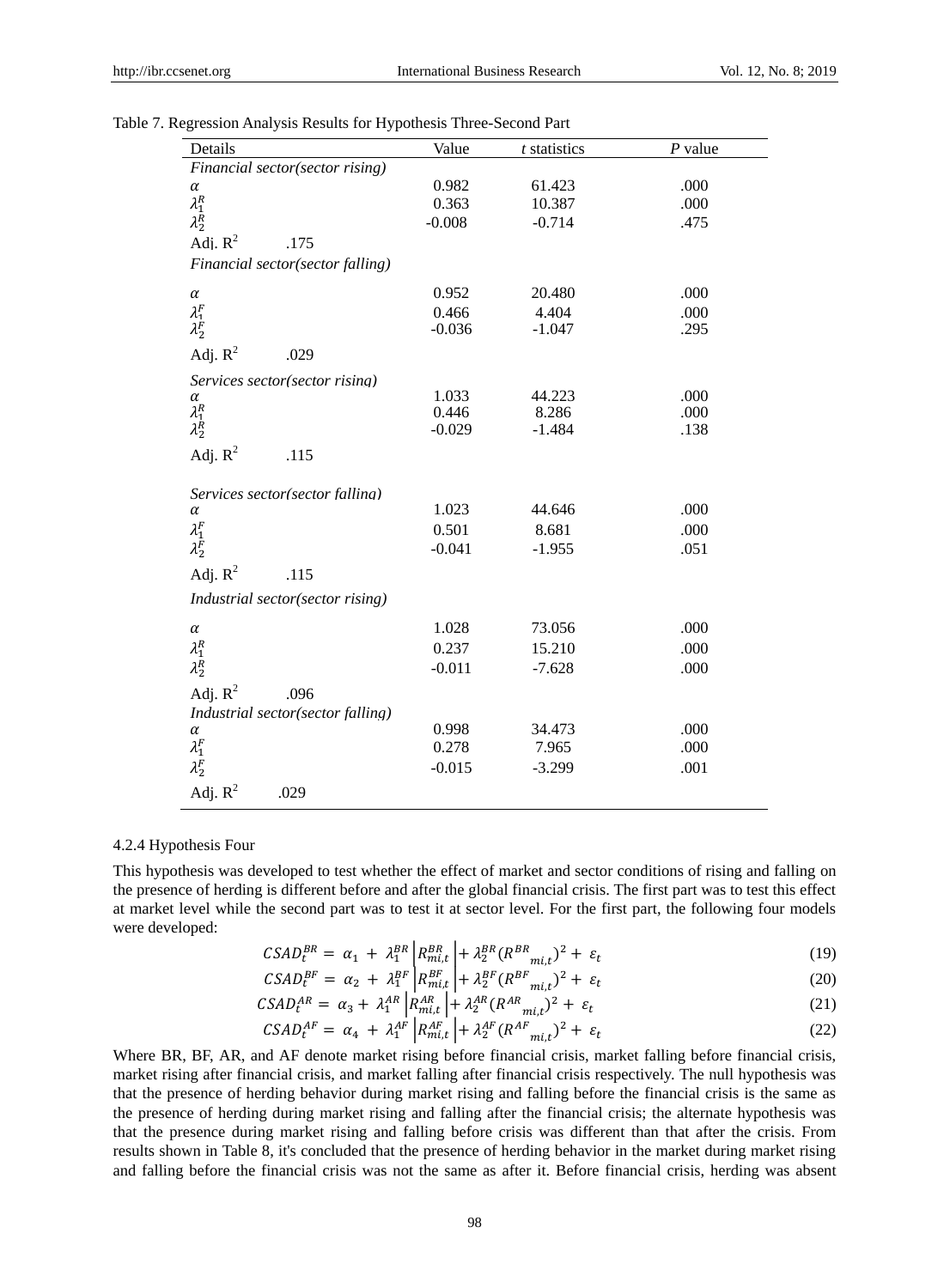during market rising  $\lambda_2^{BR}$  = -0.005, *P* = .831 while it existed during market falling  $\lambda_2^{BF}$  = -0.041, *P* = .004. After the financial crisis, however, herding was absent during market rising  $\lambda_2^{AR} = 0.010$ ,  $P = .799$  and during market falling  $\lambda_2^{AF}$  = 0.050, *P* = 169. This means that the presence of herding under the market condition of rising and falling was affected by the global financial crisis.

|                  | Panel A: Regression results before financial crisis |                |           |
|------------------|-----------------------------------------------------|----------------|-----------|
| Details          | Value                                               | $t$ statistics | $P$ value |
| $\alpha_1$       | 0.931                                               | 25.915         | .000      |
| $\lambda_1^{BR}$ | 0.446                                               | 6.298          | .000      |
| $\lambda_2^{BR}$ | $-0.005$                                            | $-0.213$       | .831      |
| Adj. $R^2$       | .159                                                |                |           |
| $\alpha_2$       | 0.810                                               | 37.715         | .000      |
| $\lambda_1^{BF}$ | 0.551                                               | 12.180         | .000      |
| $\lambda_2^{BF}$ | $-0.041$                                            | $-2.869$       | .004      |
| Adj. $R^2$       | .419                                                |                |           |
|                  | Panel B: Regression results after financial crisis  |                |           |
| Details          | Value                                               | $t$ statistics | $P$ value |
| $\alpha_3$       | 1.103                                               | 62.372         | .000      |
| $\lambda_1^{AR}$ | 0.289                                               | 4.460          | .000      |
| $\lambda_2^{AR}$ | 0.010                                               | 0.255          | .799      |
| Adj. $R^2$       | .110                                                |                |           |
| $\alpha_4$       | 1.012                                               | 55.736         | .000      |
| $\lambda_1^{AF}$ | 0.415                                               | 6.646          | .000      |
| $\lambda_2^{AF}$ | 0.050                                               | 1.377          | .169      |
| Adj. $R^2$       | .214                                                |                |           |

Table 8. Regression Analysis Results for Hypothesis Four-First Part

The second part of this hypothesis was developed to examine the effect of sector conditions of rising and falling on the presence of herding before and after the global financial crisis. The null and alternate hypotheses were the same as the first part. Four models were developed to test the hypothesis at the sector level:

$$
CSAD_{st}^{BR} = \alpha_1 + \lambda_1^{BR} \left[ R_{mis,t}^{BR} \right] + \lambda_2^{BR} (R_{mis,t}^{BR})^2 + \varepsilon_t \tag{23}
$$

$$
CSAD_{st}^{BF} = \alpha_2 + \lambda_1^{BF} \left| R_{mis,t}^{BF} \right| + \lambda_2^{BF} (R_{mis,t})^2 + \varepsilon_t \tag{24}
$$

$$
CSAD_{st}^{AR} = \alpha_3 + \lambda_1^{AR} \left| R_{mis,t}^{AR} \right| + \lambda_2^{AR} (R^{AR}_{mis,t})^2 + \varepsilon_t
$$
\n
$$
\tag{25}
$$

$$
CSAD_{st}^{AF} = \alpha_4 + \lambda_1^{AF} \left| R_{mis,t}^{AF} \right| + \lambda_2^{AF} (R^{AF}_{mis,t})^2 + \varepsilon_t \tag{26}
$$

These models are the same as in part one of this hypothesis except that the sector index return ( $R_{\text{mis},t}$ ) is used instead of the market index return  $(R_{mi,t})$  and that  $CSAD_{st}$  is used instead of  $CSAD_{t}$ . Based on the results shown in the Appendix, the null hypothesis that herding presence under sector rising and falling is the same before and after the financial crisis can be rejected for the financial sector because herding was absent under sector rising and falling before the crisis ( $\lambda_2^{BR}$  = -0.033, *P* = 0.058,  $\lambda_2^{BF}$  = -0.004, *P* = 0.855) while after the crisis, herding existed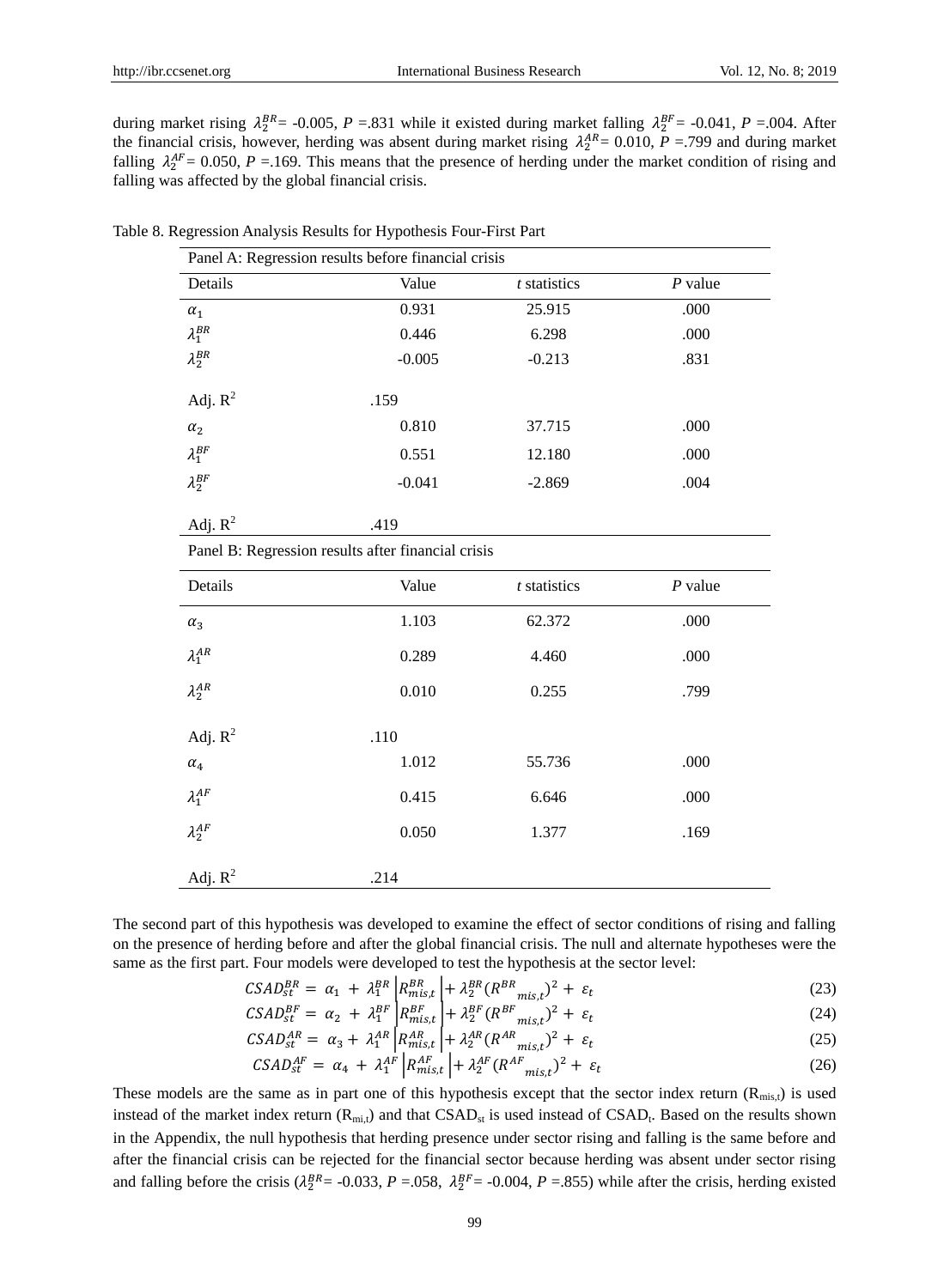under market rising  $(\lambda_2^{AR} = -0.092, P = 0.032)$  and absent under market falling  $(\lambda_2^{AF} = 0.087, P = 0.643)$ . This means that the financial crisis has affected the relationship between sector condition of rising and falling and herding behavior among investors in this sector. It's worth noting here that herding was absent in the financial sector in the first hypothesis, was absent before and after financial crisis, and was absent under sector rising and falling while it existed after the financial crisis under the condition of sector rising. This means that the global financial crisis affected the behavior of investors in the financial sector pushing them to herd when the sector is rising (if all other variables considered constant).

In the services sector, however, herding behavior before financial crisis was absent when the sector was rising  $(\lambda_2^{BR} = -0.026, P = .388)$  and existed when the sector was falling  $(\lambda_2^{BF} = -0.133, P < .001)$  while after the crisis, herding was absent under both conditions of rising and falling  $(\lambda_2^{AR} = -0.038, P = .535, \lambda_2^{AF} = 0.063, P = .278)$ . Based on this, the null hypothesis can be rejected which means that herding presence under sector rising and falling is not the same before and after the financial crisis. In addition, it can be concluded that the global financial crisis affected the behavior of investors in services sector by convincing them to stop herding when sector is falling (if all other variables considered constant). Finally, investors in the industrial sector did not herd before financial crisis under both conditions of sector rising and falling  $(\lambda_2^{BR} = 0.006, P = .815, \lambda_2^{BF} = 0.021, P$  $=$  .769) while they did herd under both conditions after the financial crisis ( $\lambda_2^{AR}$  = -0.006, *P* < .001,  $\lambda_2^{AF}$  = -0.009, *P* < .001). Based on this, the null hypothesis that herding under conditions of sector rising and falling is the same before and after the crisis for the industrial sector can be rejected. In addition, it can be concluded that due to the global financial crisis, investors in the industrial sector changed their behavior and started to herd under both conditions of sector rising and falling.

#### **5. Discussion**

Based on the study results, it can be concluded that herding is absent in the Jordanian market when studied at market level which is in line with the results reached by Al-Shboul (2012a) and opposite to the results concluded by Obaidat (2016), Ramadan (2015), and Nasarudin et al. (2017). When studied at sectors level, herding was detected in services and industrial sectors but not in financial sector. The presence of herding at sectors level was also concluded by Cakan, and Balagyozyan (2016) who found evidence of herding in all sectors of Turkish market and BenSaïda (2017) who detected herding in 10 out of 12 sectors in the U.S market. In addition, the results of this study revealed that the existence of herding at market level is not different before and after the global financial crisis (it was absent during both periods) which is the same conclusion reached by Al-Shboul (2012a) and opposite to the conclusions of Angela-Maria, Maria, and Miruna (2015) and BenSaïda, Jlassi, and Litimi (2015) who claimed that the global financial crisis affected the herding behavior among investors.

At sectors level, however, herding in the financial sector was absent before and after the financial crisis and thus, the crisis did not affect herding existence in this sector. This conclusion provide support for the conclusion reached by Al-Shboul (2012a) who found no evidence of herding for financial firms in the Jordanian stock market. The case was not the same for other sectors where the global financial crisis affected the presence of herding. Herding existed in services sector before financial crisis but not after the crisis while it was absent in the industrial sector before the crisis and existed after it. When herding was tested during market falling and rising at market level, results indicated that the behavior was absent during market rising and existed during market falling. This conclusion is not in line with the conclusions of Hammami and Boujelbene (2015) who concluded that herding existed in both market conditions of falling and rising and Rahman, Chowdhury, and Sadique (2015) who found that herding is stronger in the condition of market rising. The presence of herding during sectors rising and falling in the sectors was the same indicating that sector condition of rising and falling does not affect the presence of herding despite the conclusions of some researchers like Tabesh, Kelly, and Poulose (2018) who claimed that herding behavior responds differently in each sector for rising and falling conditions. Finally, the results of the study revealed that herding existence during market rising and falling was not the same before the financial crisis and after it when studied at market level indicating that the financial crisis changed the herding behavior of investors during conditions of market rising and falling. The global financial crisis changed the herding behavior during sectors rising and falling in sectors too as it pushed investors in the financial sector to herd during market rising after the crisis. In addition, financial crisis affected herding presence in services sector by stopping the behavior during sector falling. In the industrial sector, investors did not herd before the financial crisis during both conditions of rising and falling but they started herding after the crisis under rising and falling conditions.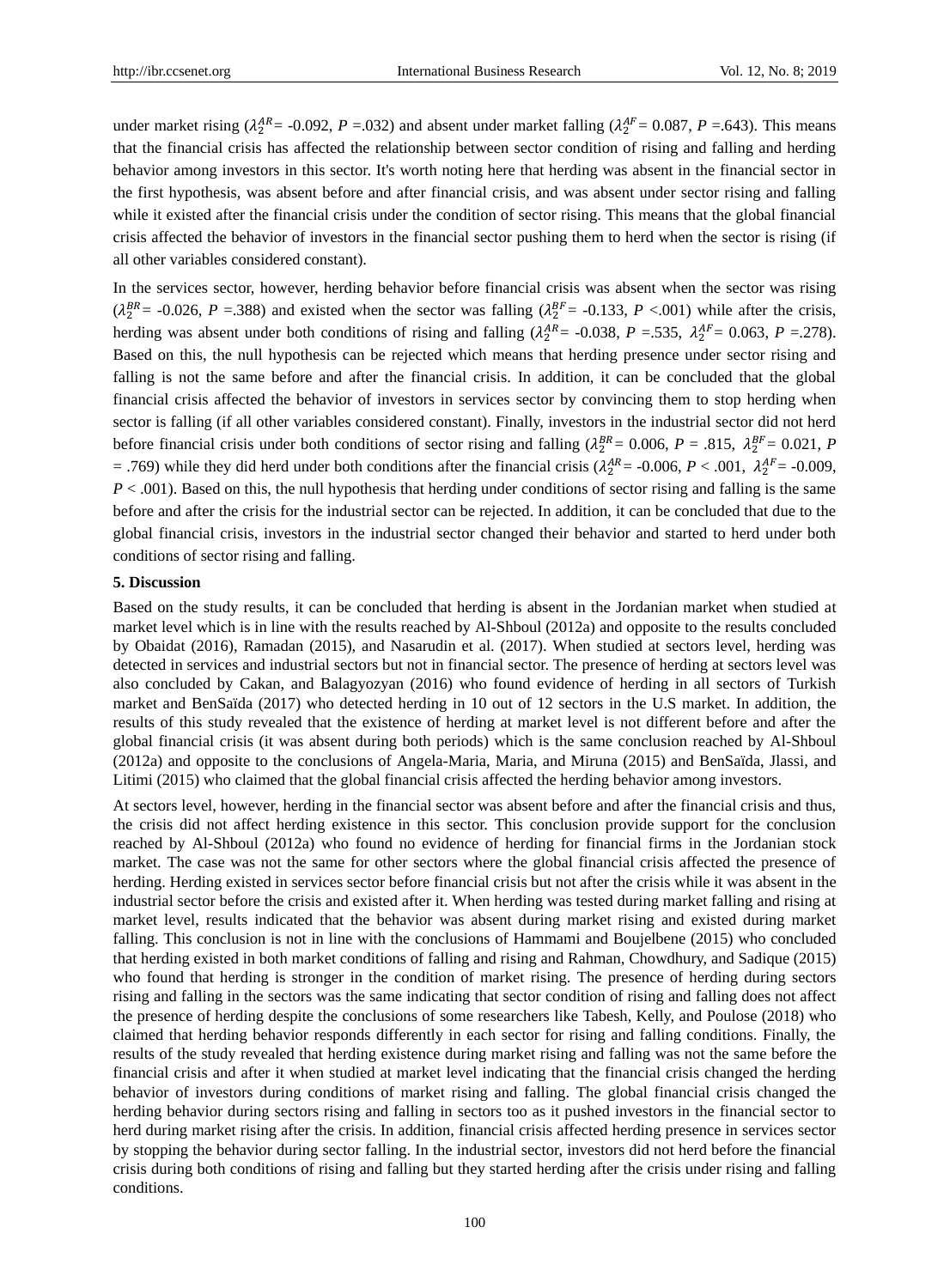The study included all listed companies and all sectors in Amman stock exchange (ASE) and based on this, its results can be generalized to represent the market and other emerging markets with the same attributes. One limitation for the study is the use of CSAD to measure herding behavior which can be removed by using other herding measures. For the study purposes, ASE allocation of listed companies to each sector was adopted which may add another limitation to the results of study as the companies belong to each sector may not completely represent that sector. The results of this study are important as they add evidence to the claim that studying herding behavior at market level can shade its presence while sectoral analysis may reveal undiscovered patterns of the behavior. Future research may be needed to detect herding at sectors level using different measures and covering different periods. In addition, other studies may be conducted to diagnose the problem of herding among investors in the same sector and to study its effect on their decisions and profitability.

#### **References**

- Akbar, M., Salman, A., Mughal, K. S., Mehmood, F., & Makarevic, N. (2016). Factors affecting the individual decision making: A case study of Islamabad stock exchange. *European Journal of Economic Studies, 15*(1), 242-258. https://doi.org/10.13187/es.2016.15.242
- Akinsomi, O., Coskun, Y., & Gupta, R. (2018). Analysis of herding in REITs of an emerging market: the case of Turkey. *Journal of Real Estate Portfolio Management, 24*(1), 65-81. Retrieved from https://aresjournals.org/loi/repm
- Alqisie, A., & Alqurran, T. (2016). Validity of Capital Assets Pricing Model (CAPM)(empirical evidences from Amman Stock Exchange). *Journal of Management Research, 8*(1), 207-223. https://doi.org/10.5296/jmr.v8i1.8494
- Alrabadi, D. W. H., Al-Abdallah, S. Y., & Aljarayesh, N. I. A. (2018). Behavioral biases and investment performance: does gender matter? Evidence from Amman stock exchange. *Jordan Journal of Economic Sciences, 5*(1), 77-92. Retrieved from https://journals.ju.edu.jo/JJES
- Al-Shboul, M. (2012a). An examination of herd behavior in the Jordanian equity market. *International Journal of Economics and Finance, 5*(1), 234-249. https://doi.org/10.5539/ijef.v5n1p234
- Al-Shboul, M. (2012b). Asymmetric effects and the herd behavior in the Australian equity market. *International Journal of Business and Management, 7*(7), 121-140. http://doi.org/10.5539/ijbm.v7n7p121
- Andreu, L., Gargallo, P., Salvador, M., & Sarto, J. L. (2015). Bayesian analysis of herding behaviour: an application to Spanish equity mutual funds. *Applied Stochastic Models in Business and Industry, 31*(6), 745-761. http://doi.org/10.1002/asmb.2087
- Angela-Maria, F., Maria, P. A., & Miruna, P. M. (2015). An empirical investigation of herding behavior in CEE stock markets under the global financial crisis. *Procedia Economics and Finance, 25*, 354-361. https://doi.org/10.1016/S2212-5671(15)00745-5
- Areiqat, A. Y., Abu-Rumman, A., Al-Alani, Y. S., & Alhorani, A. (2019). Impact of behavioral finance on stock investment decisions applied study on a sample of investors at Amman stock exchange. *Academy of Accounting and Financial Studies Journal, 23*(2), 1-17. Retrieved from https://www.abacademies.org/journals/academy-of-accounting-and-financial-studies-journal-home.html
- Bakar, S., & Yi, A. N. C. (2016). The impact of psychological factors on investors' decision making in Malaysian stock market: a case of Klang Valley and Pahang. *Procedia Economics and Finance, 35*, 319-328. http://doi.org/10.1016/S2212-5671(16)00040-X
- Baker, H. K., & Ricciardi, V. (2015). Understanding behavioral aspects of financial planning and investing. *Journal of Financial Planning, 28*(3), 22-26. Retrieved from https://www.onefpa.org/journal/Pages/default.aspx
- BenSaïda, A. (2017). Herding effect on idiosyncratic volatility in US industries. *Finance Research Letters, 23*, 121-132. https://doi.org/10.1016/j.frl.2017.03.001
- BenSaïda, A., Jlassi, M., & Litimi, H. (2015). Volume–herding interaction in the American market. *American Journal of Finance and Accounting, 4*(1), 50-69. https://doi.org/10.1504/AJFA.2015.067837
- Cakan, E., & Balagyozyan, A. (2016). Sectoral herding: Evidence from an emerging market. *Journal of Accounting and Finance, 16*(4), 87-99. Retrieved from http://www.na-businesspress.com/jafopen.html
- Candraningrat, I. R. (2018). Analysis of herding behavior in the Indonesian capital stock market. *Proceedings of the 1st Aceh Global Conference, Indonesia*. https://doi.org/10.2991/agc-18.2019.59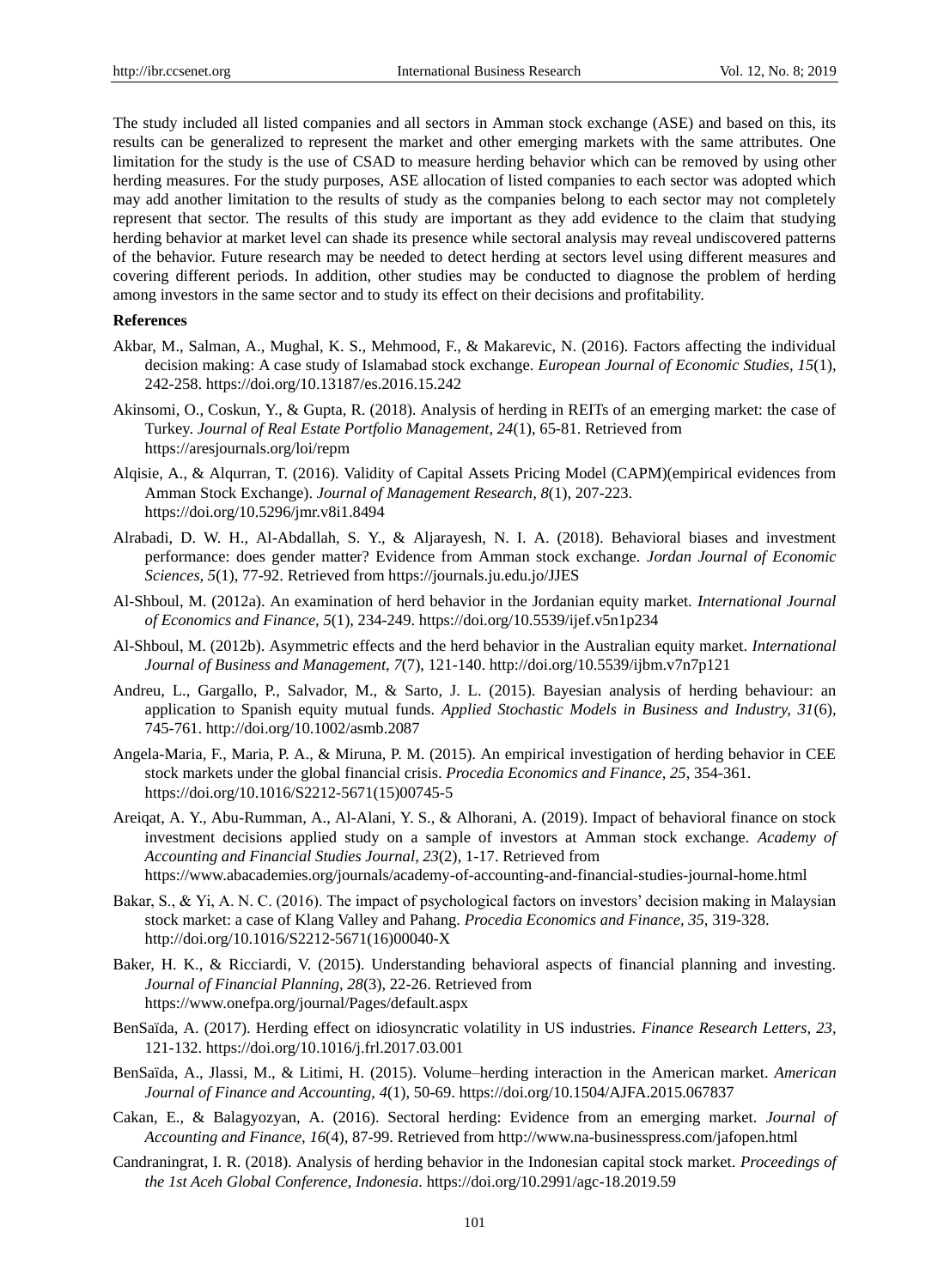- Chang, C. H., & Su, F. J. (2017). Stock characteristics and herding formation: evidence from the United States equity market. *International Journal of Social, Behavioral, Educational, Economic, Business and Industrial Engineering, 11*(11), 2692-2696. Retrieved from https://waset.org/journal/Social
- Chang, E. C., Cheng, J. W., & Khorana, A. (2000). An examination of herd behavior in equity markets: An international perspective. *Journal of Banking & Finance, 24*(10), 1651-1679. https://doi.org/10.1016/S0378-4266(99)00096-5
- Chaudhary, P. (2017). Testing of CAPM in Indian context. *Business Analyst, 37*(1), 1-18. Retrieved from http://www.srcc.edu/publications/business-analyst
- Chiang, T. C., Li, J., Tan, L., & Nelling, E. (2013). Dynamic herding behavior in Pacific-Basin markets: Evidence and implications. *Multinational Finance Journal, 17*(3/4), 165-200. https://doi.org/10.17578/17-3/4-3
- Choi, N., & Sias, R. W. (2009). Institutional industry herding. *Journal of Financial Economics, 94*(3), 469-491. https://doi.org/10.1016/j.jfineco.2008.12.009
- Curto, J. D., Falcão, P. F., & Braga, A. A. (2017). Herd behaviour and market efficiency: evidence from the Iberian stock exchanges. *Journal of Advanced Studies in Finance, 8*(2 (16)), 81-93. https://doi.org/10.14505/jasf.v8.2(16).01
- Demir, N., & Solakoglu, M. N. (2016). Herding in middle eastern frontier markets: Are local and global factors important? In P. Andrikopoulos, G. N. Gregoriou, & V. Kallinterakis (Eds.)*, Handbook of frontier markets* 3-17. Cambridge, MA:Academic Press.
- Demirer, R., & Zhang, H. (2018). Do firm characteristics matter in explaining the herding effect on returns?. *Review of Financial Economics*, 1-16. https://doi.org/10.1002/rfe.1036
- Dharma, W. A., & Koesrindartoto, D. P. (2018). Reversal on disposition effect: Evidence from Indonesian stock trader behavior. *International Journal of Business & Society, 19*(1). 233-244. Retrieved from http://www.ijbs.unimas.my/
- Dutta, A., Gahan, P., & Panda, S. K. (2016). Evidences of herding behaviour in the Indian stock market. *Vilakshan: The XIMB Journal of Management, 13*(2), 23-40. Retrieved from https://www.xub.edu.in/XUB-JOURNALS/xub-journals-Vilakshan.html
- Elshqirat, M. (2019). An empirical examination of the Arbitrage Pricing Theory: Evidence from Jordan. *Journal of Studies in Social Sciences, 18*(2), 46-67. Retrieved from https://www.infinitypress.info/index.php/jsss/article/viewFile/1832/714
- Elshqirat, M., & Sharifazdeh, M. (2018). Testing a multi-factor capital asset pricing model in the Jordanian stock market. *International Business Research, 11*(9), 13-22. https://doi.org/10.5539/ibr.v11n9p13
- Erdenetsogt, A., & Kallinterakis, V. (2016). Investors' herding in frontier markets: Evidence from Mongolia. In P. Andrikopoulos, G. N. Gregoriou, & V. Kallinterakis (Eds.), *Handbook of Frontier Markets*, 233-249. https://doi.org/10.1016/B978-0-12-803776-8.00012-4
- Fang, H., Lu, Y. C., Yau, H. Y., & Lee, Y. H. (2017). Causes and impacts of foreign and domestic institutional investors' herding in the Taiwan stock market. *Emerging Markets Finance and Trade, 53*(4), 727-745. https://doi.org/10.1080/1540496X.2015.1103126
- Filip, A., Pochea, M., & Pece, A. (2015). The herding behaviour of investors in the CEE stocks markets. *Procedia Economics and Finance, 32*, 307-315. https://doi.org/10.1016/s2212-5671(15)01397-0
- Forbes, D. P. (2005). Are some entrepreneurs more overconfident than others?. *Journal of business venturing, 20*(5), 623-640. https://doi.org/10.1016/j.jbusvent.2004.05.001
- Galariotis, E. C., Rong, W., & Spyrou, S. I. (2015). Herding on fundamental information: A comparative study. *Journal of Banking & Finance, 50*, 589-598. https://doi.org/10.1016/j.jbankfin.2014.03.014
- Gavriilidis, K., Kallinterakis, V., & Tsalavoutas, I. (2016). Investor mood, herding and the Ramadan effect. *Journal of Economic Behavior & Organization, 132*, 23-38. https://doi.org/10.1016/j.jebo.2015.09.018
- Gul, A., & Khan, N. (2013). An application of arbitrage pricing theory on KSE-100 index; a study from Pakistan (2000-2005). *IOSR Journal of Business and Management (IOSR-JBM), 7*(6), 78-84. https://doi.org/10.9790/487x-0767884
- Hammami, H., & Boujelbene, Y. (2015). Investor herding behavior and its effect on stock market boom-bust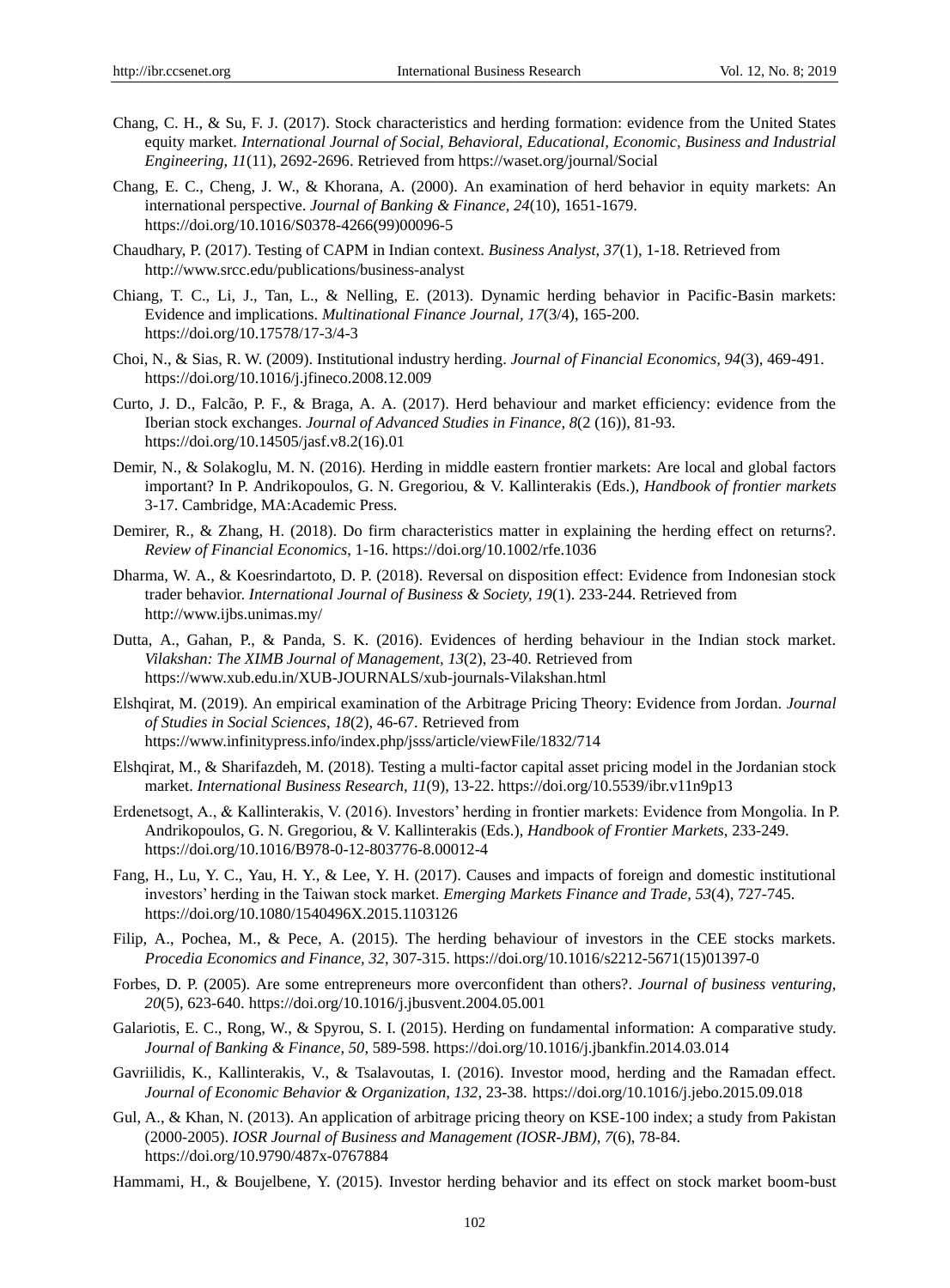cycles. *IUP Journal of Applied Finance, 21*(1), 38-53. Retrieved from https://iupindia.in/Applied\_Finance.asp

- Holmes, P., Kallinterakis, V., & Ferreira, M. L. (2013). Herding in a concentrated market: a question of intent. *European Financial Management, 19*(3), 497-520. http://doi.org/10.1111/j.1468-036X.2010.00592.x
- Hsieh, S. F. (2013). Individual and institutional herding and the impact on stock returns: Evidence from Taiwan stock market. *International Review of Financial Analysis, 29*, 175-188. https://doi.org/10.1016/j.irfa.2013.01.003
- Im, M., & Oh, J. (2016). Effect of emotion regulation as a de-biasing mechanism on overconfidence in investment behavior. *Journal of Financial Services Marketing, 21*(3), 209-225. http://doi.org/10.1057/s41264-016-0003-4
- Jain, R., Jain, P., & Jain, C. (2015). Behavioral biases in the decision making of individual investors. *IUP Journal of Management Research, 14*(3), 7-27. Retrieved from https://www.iupindia.in/Management\_Research.asp
- Kengatharan, L., & Kengatharan, N. (2014). The influence of behavioral factors in making investment decisions and performance: Study on investors of Colombo Stock Exchange, Sri Lanka. *Asian Journal of Finance & Accounting, 6*(1), 1-23. http://doi.org/10.5296/ajfa.v6i1.4893
- Kremer, S., & Nautz, D. (2013). Short-term Herding of Institutional Traders: New Evidence from the German Stock Market. *European Financial Management, 19*(4), 730-746. http://doi.org/10.1111/j.1468-036X.2011.00607.x
- Kumar, S., & Goyal, N. (2015). Behavioural biases in investment decision making–a systematic literature review. *Qualitative Research in Financial Markets, 7*(1), 88-108. http://doi.org/10.1108/QRFM-07-2014-0022
- Li, W., Rhee, G., & Wang, S. S. (2017). Differences in herding: Individual vs. institutional investors. *Pacific-Basin Finance Journal, 45*, 174-185. https://doi.org/10.1016/j.pacfin.2016.11.005
- Litimi, H., BenSaïda, A., & Bouraoui, O. (2016). Herding and excessive risk in the American stock market: A sectoral analysis. *Research in International Business and Finance, 38*, 6-21. https://doi.org/10.1016/j.ribaf.2016.03.008
- Mahmud, S. F., & Tiniç, M. (2018). Herding in Chinese stock markets: a nonparametric approach. *Empirical Economics, 55(*2), 679-711. http://doi.org/10.1007/s00181-017-1281-y
- Mertzanis, C., & Allam, N. (2018). Political instability and herding behaviour: evidence from Egypt's stock market. *Journal of Emerging Market Finance, 17*(1), 29-59. https://doi.org/10.1177%2F0972652717748087
- Mishra, A., & Daly, K. (2006). Where do Australians invest?. *Australian Economic Review, 39*(1), 47-59. https://doi.org/10.1111/j.1467-8462.2006.00395.x
- Nasarudin, A. F., Noordin, B. A. A., Law. S. H, Yahya, M. H. (2017). Investigation of herding behaviour in developed and developing countries: Does country governance factor matters? *Capital Markets Review*, *25*(2), 1-14. Retrieved from https://www.mfa.com.my/
- Obaidat, A. (2016). The value relevance of accounting information in emerging stock exchange markets" case of Jordan. *Research Journal of Finance and Accounting, 7*(12), 184-196. Retrived from https://iiste.org/Journals/index.php/RJFA
- Obrimah, O. A., Alabi, J., & Ugo‐Harry, B. (2015). How relevant is the capital asset pricing model (CAPM) for tests of market efficiency on the Nigerian stock exchange? *African Development Review, 27*(3), 262-273. https://doi.org/10.1111/1467-8268.12145
- Okoro, C. O. (2017). Macroeconomic factors and stock market performance: evidence from Nigeria. International *Journal of Social Sciences and Humanities Review, 7*(1). 1-9. Retrieved from http://www.ijsshr.com/journal/index.php/IJSSHR
- Qasim, M., Hussain, R., Mehboob, I., & Arshad, M. (2019). Impact of herding behavior and overconfidence bias on investors' decision-making in Pakistan. *Accounting, 5*(2), 81-90. Retrieved from http://www.growingscience.com/ac/ac.html
- Rahman, M. A., Chowdhury, S. S. H., & Sadique, M. S. (2015). Herding where retail investors dominate trading: The case of Saudi Arabia. *The Quarterly Review of Economics and Finance, 57*, 46-60. https://doi.org/10.1016/j.qref.2015.01.002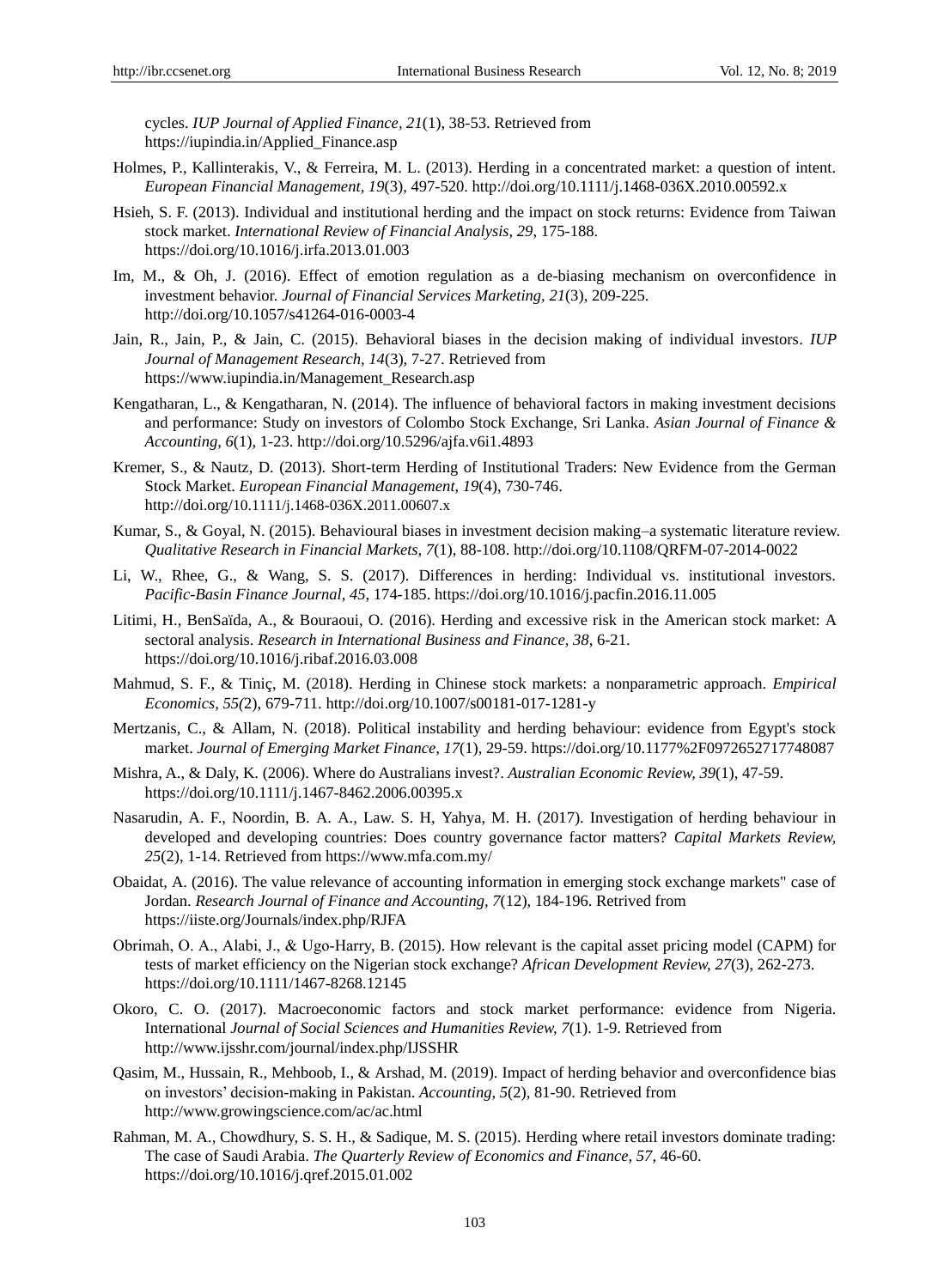- Ramadan, I. Z. (2015). Cross-Sectional absolute deviation approach for testing the herd behavior theory: The case of the ASE index. *International Journal of Economics and Finance, 7*(3), 188-193. http://doi.org/10.5539/ijef.v7n3p188
- Shafi, M. (2014). Determinants influencing individual investor behavior in stock market: a cross country research survey. *Arabian Journal of Business and Management Review, 2*(1), 60-71. https://doi.org/10.12816/0003720
- Sharma, S. S., Narayan, P., & Thuraisamy, K. (2015). Time-varying herding behavior, global financial crisis, and the Chinese stock market. *Review of Pacific Basin Financial Markets and Policies, 18*(2), 1-31. https://doi.org/10.1142/S0219091515500095
- Shefrin, H., & Statman, M. (1985). The disposition to sell winners too early and ride losers too long: Theory and evidence. *The Journal of finance, 40*(3), 777-790. https://doi.org/10.1111/j.1540-6261.1985.tb05002.x
- Shusha, A. A., & Touny, M. A. (2016). The Attitudinal Determinants of Adopting the Herd Behavior: An Applied Study on the Egyptian Exchange. *Journal of Finance and Investment Analysis, 5*(1), 55-69. Retrieved from https://www.scienpress.com/journal\_focus.asp?Main\_Id=69
- Soumaré, I., Aménounvé, E. K., Diop, O., Méité, D., & N'sougan, Y. D. (2013). Applying the CAPM and the Fama–French models to the BRVM stock market. *Applied Financial Economics, 23*(4), 275-285. https://doi.org/10.1080/09603107.2012.718062
- Statman, M. (2014). Behavioral finance: Finance with normal people. *Borsa Istanbul Review, 14*(2), 65-73. https://doi.org/10.1016/j.bir.2014.03.001
- Tabesh, H., Kelly, L., & Poulose, C. (2018). Herding behavior in the Nairobi securities exchange. Journal of *Applied Business and Economics, 20*(3), 102-112. https://doi.org/10.33423/jabe.v20i3.340
- Trenca, I., Pece, A. M., & Mihut, I. S. (2015). Herd behaviour of Institutional and individual investors in the context of economic governance: Evidence from Romanian stock market. *Review of Economic Studies and Research Virgil Madgearu, 8*(1), 177-190. Retrieved from https://econ.ubbcluj.ro/rvm/en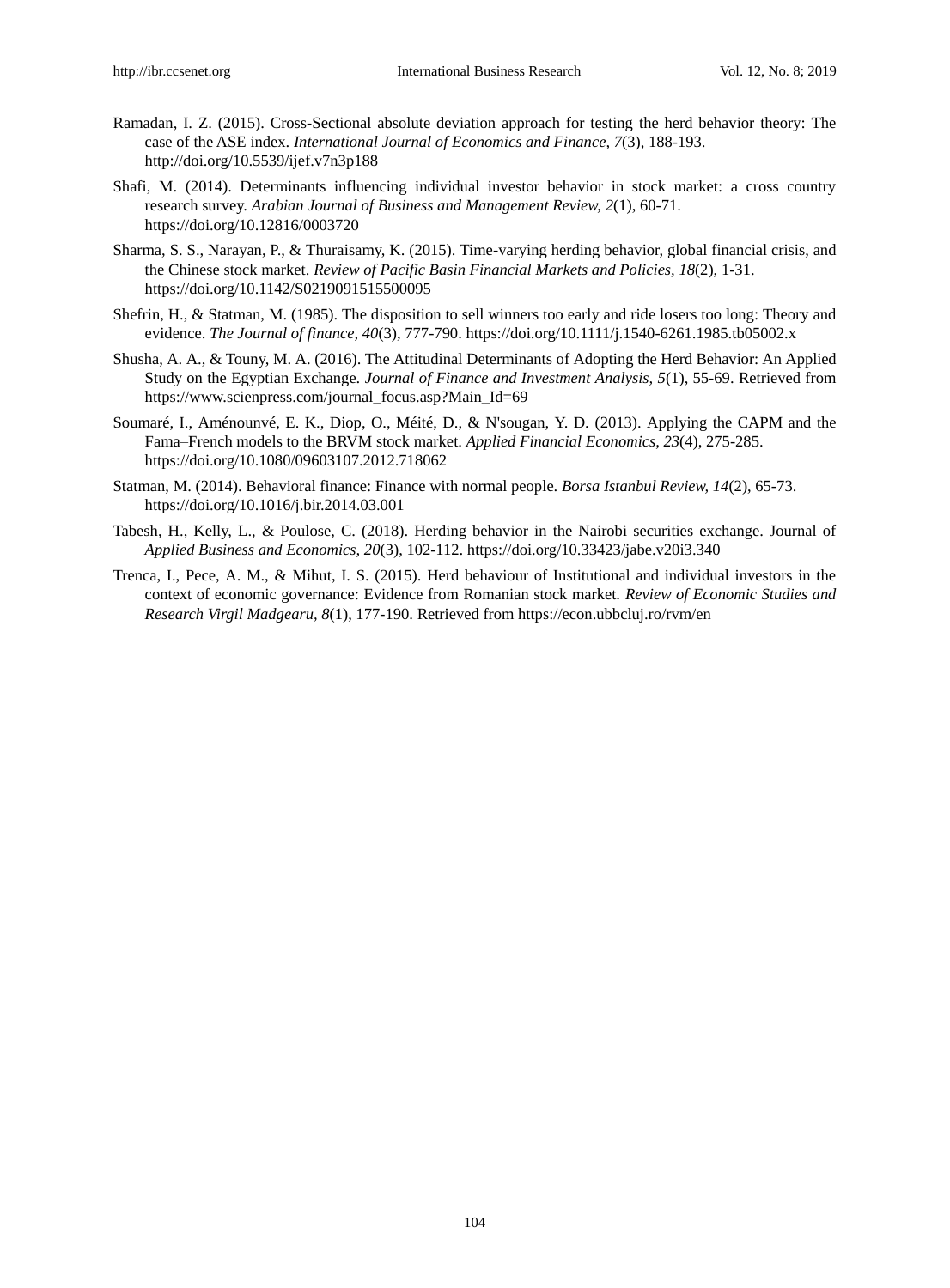# **Appendix**

## **Regression Analysis Results for Hypothesis Four-Second Part**

|                         | ~ --- -- <sub>√</sub> r ---<br>Panel A: Regression results for the financial sector |                |           |
|-------------------------|-------------------------------------------------------------------------------------|----------------|-----------|
| Details                 | Value                                                                               | $t$ statistics | $P$ value |
| Before financial crisis |                                                                                     |                |           |
| $\alpha_1$              | 0.791                                                                               | 25.107         | .000      |
| $\lambda_1^{BR}$        | 0.508                                                                               | 8.969          | .000      |
| $\lambda_2^{BR}$        | $-0.033$                                                                            | $-1.899$       | .058      |
| Adj. $R^2$              | .233                                                                                |                |           |
| $\alpha_2$              | 0.798                                                                               | 18.545         | .000      |
| $\lambda_1^{BF}$        | 0.391                                                                               | 4.756          | .000      |
| $\lambda_2^{BF}$        | $-0.004$                                                                            | $-0.183$       | .855      |
| Adj. $R^2$              | .143                                                                                |                |           |
| After financial crisis  |                                                                                     |                |           |
| $\alpha_3$              | 1.036                                                                               | 55.585         | .000      |
| $\lambda_1^{AR}$        | 0.481                                                                               | 6.896          | .000      |
| $\lambda_2^{AR}$        | $-0.092$                                                                            | $-2.152$       | .032      |
| Adj. $\mathbf{R}^2$     | .115                                                                                |                |           |
| $\alpha_4$              | 0.996                                                                               | 11.593         | .000      |
| $\lambda_1^{AF}$        | 0.640                                                                               | 1.753          | .080      |
| $\lambda_2^{AF}$        | 0.087                                                                               | 0.464          | .643      |
| Adj. $R^2$              | .020                                                                                |                |           |

Panel B: Regression results for the services sector

| Details                 | Value    | t statistics | $P$ value |
|-------------------------|----------|--------------|-----------|
| Before financial crisis |          |              |           |
| $\alpha_1$              | 0.982    | 27.002       | .000      |
| $\lambda_1^{BR}$        | 0.520    | 6.309        | .000      |
| $\lambda_2^{BR}$        | $-0.026$ | $-0.864$     | .388      |
| Adj. $R^2$              | .157     |              |           |
| $\alpha_2$              | 0.911    | 29.249       | .000      |
| $\lambda_1^{BF}$        | 0.806    | 10.044       | .000      |
| $\lambda_2^{BF}$        | $-0.133$ | $-4.305$     | .000      |
|                         |          |              |           |

Adj.  $R^2$ .214

*After financial crisis*